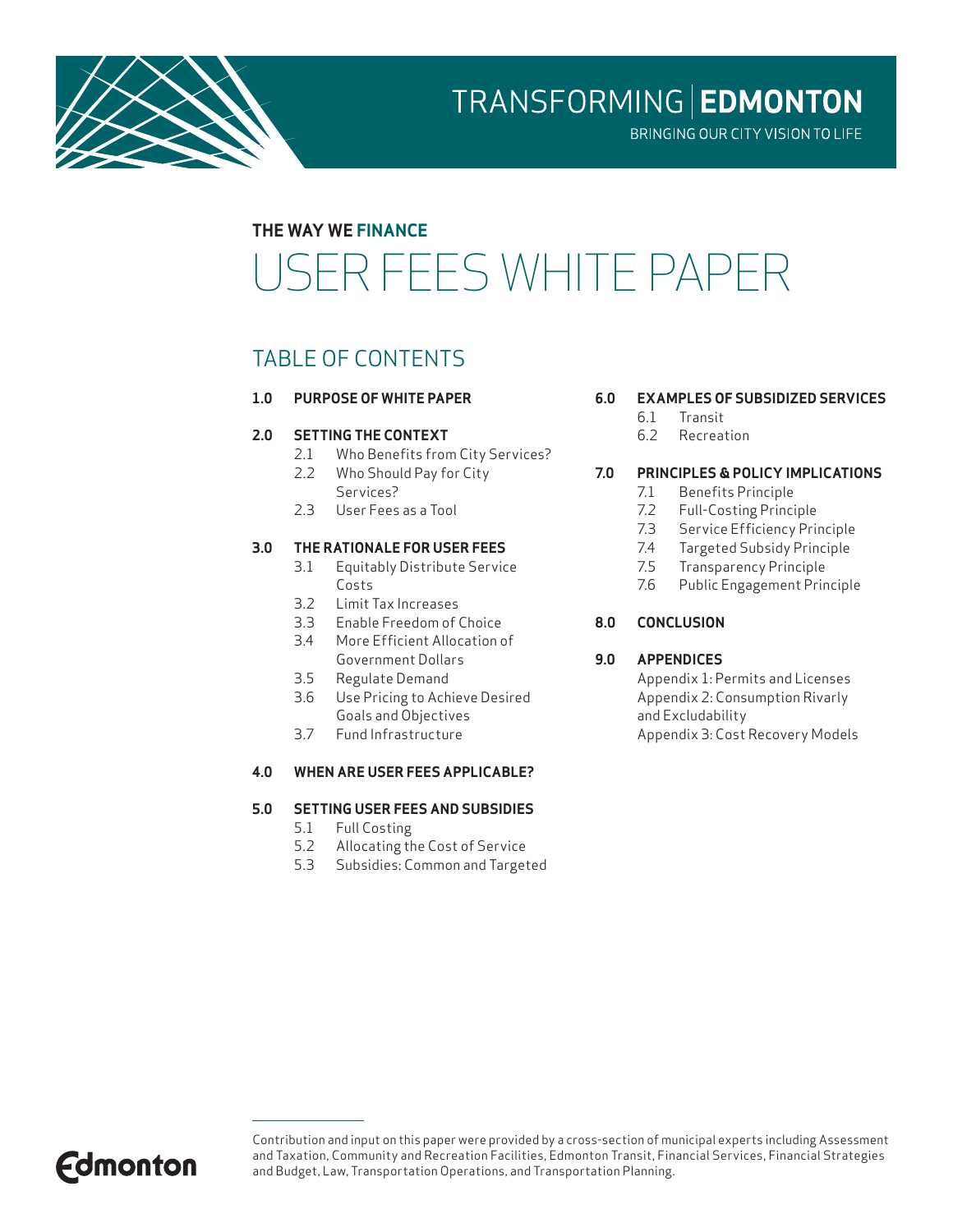### 1.0 PURPOSE OF WHITE PAPER

The purpose of this white paper is to create discussion around developing a corporate policy for user fees and subsidies that supports the City's financial, economic, social, and environmental strategic objectives. While the City does have individual user fee policies for Recreation Services<sup>1</sup> and Edmonton Transit System<sup>2</sup>, it does not currently have a corporate policy in place with a consistent approach to user fees and subsidies across the whole organization.

This white paper aims to create a shared understanding for Council and City Administration of the suggested principles that will guide the development of a corporate user fees and subsidies policy. This discussion is also intended to inform the creation of Edmonton's Financial Sustainability Plan: *The Way We Finance*.

The white paper is structured to first provide context around City services, how City services produce both private and public benefits, and the role of user fees and subsidies. A more detailed discussion of user fees then follows. In order to examine both user fees and subsidies in a meaningful and relatable way, this paper will then highlight two City services which generate significant user fee revenues, but which also involve subsidies: transit and recreation services. Following that, suggested principles to guide the development of a corporate user fees and subsidies policy are discussed, as well as their policy implications.

### 2.0 SETTING THE CONTEXT

Edmontonians look to their City government for a wide variety of programs, services, and infrastructure. For many of the services offered by the City, there is no comparable service available in the marketplace (such as fire rescue services, policing, transit, outdoor pools, among others). When the City provides these services, it does so in consideration of enhancing the public good—to contribute to the quality of life for Edmontonians, to attract and retain talent, to address social issues within the community and to keep Edmonton economically competitive.

In order to provide innovative and beneficial programs, services and infrastructure, the City relies on several revenue sources—these include property taxes, user fees, franchise fees, government grants, investment income and earnings, fines and penalties, licensing and permits, and customer and developer contributions. The City then uses these revenues to fund programs and services that are deemed to be of public benefit. Although these services are typically available to every citizen, the costs of certain City services are also partially recovered through payment by the direct user of the service—through user fees.

It should be noted here, that there are various City services for which there is a charge, but which are not considered part of the user fees discussion. In some of these situations, the City is not selling access to a public service in the traditional sense, but instead grants legal permission through permitting and licencing to citizens and property owners to engage in certain activities in compliance with the City's standards. Permitting and licencing are not discussed in this paper.<sup>3</sup> Regulated City utilities are also not discussed in this paper—Drainage Services (sanitary and stormwater) and Waste Management Services, which operate under full cost recovery models, are fully paid for by rates charged to users and non-regulated program revenues.

User fees are fees charged to citizens in exchange for the use of City services, and they form a significant portion of the City's operating revenues. In 2015, the City budgeted for \$463 million in user fees, fines, and permit revenues (excluding utilities). This accounted for 19.5 per cent of

City Policy C451G: Edmonton Transit System Fare Policy

<sup>1</sup> City Policy C167B: Recreation User Fee

See Appendix 1 for more discussion on permits and licenses.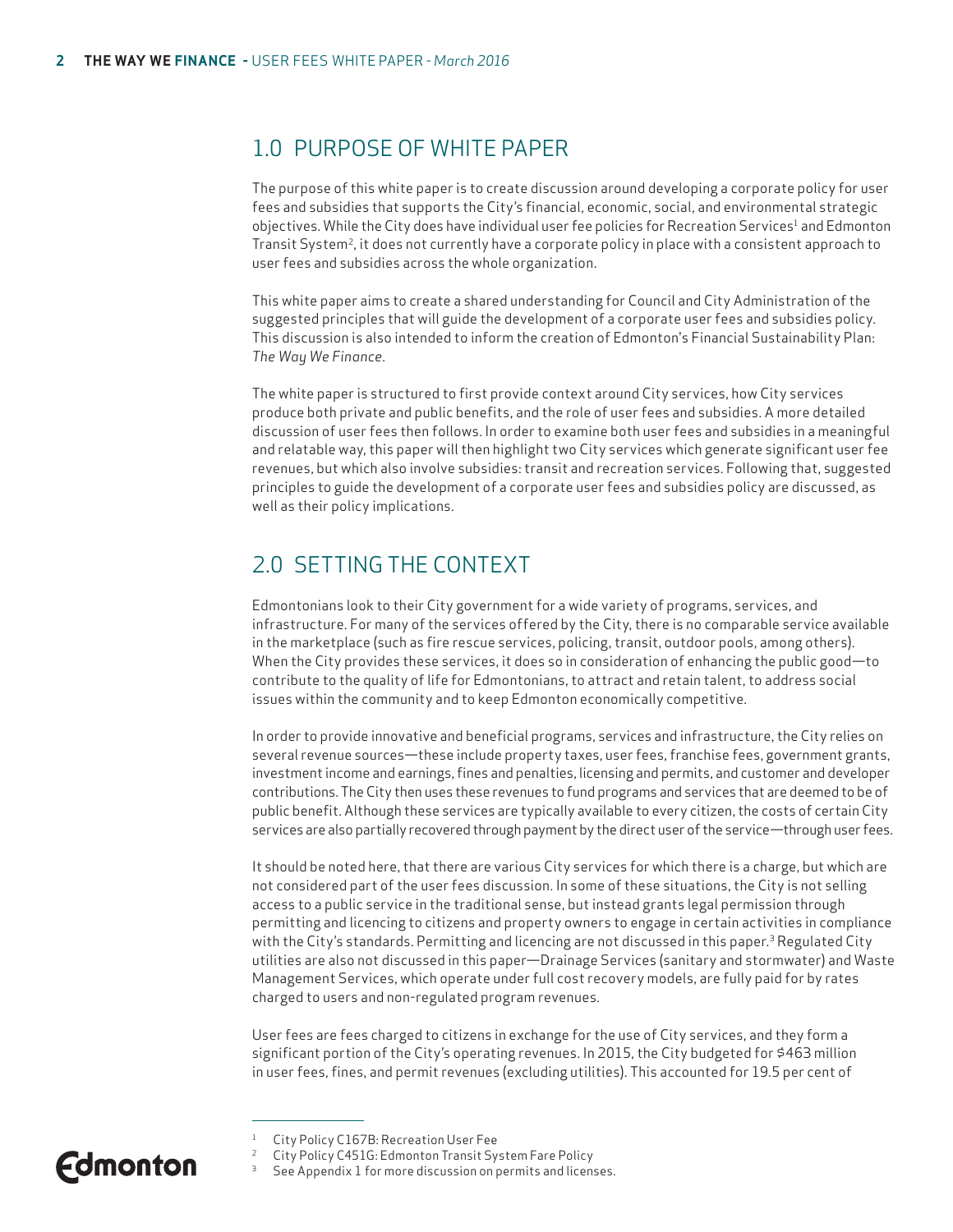total budgeted operating revenues, the second largest revenue source after property tax. Within this group, user fees alone accounted for \$319 million. Given the size of this revenue source, any significant fluctuations can affect the City's ability to operate within its budget.

The City is always working to increase the number of sources from which it can generate revenues to prevent overreliance on property taxes. Larger municipalities like Edmonton are under increasing pressure to limit tax increases while providing more and varied services. At the same time, the City is always working toward achieving numerous financial, economic, social and environmental goals user fees are a tool that can assist the City to achieve those goals. User fees and subsidies must necessarily therefore undergo regular review.

#### **QUESTION FOR CONSIDERATION**

• What, if any, is the optimal proportion of user fee revenues to total City revenues, and should the City have a target?

#### **2.1 WHO BENEFITS FROM CITY SERVICES?**

An important consideration in the applicability of user fees is understanding who benefits from the services. A service creates purely private benefits if those benefits accrue only to the individual using the service. A service creates purely public benefits if those benefits accrue to society at large. Between those two extremes lies a spectrum of services that benefit both the user individually as well as society at large. Most City services lie within this spectrum, producing both an individual or private benefit to the user of the service, as well as a broader societal or public benefit.

A good example of a service that benefits individuals and society at large is the City's transit service. When an individual uses transit, the direct private benefit is obvious—they get where they want to go. But there are also numerous public benefits that arise from that individual's transit trip and transit service in general: traffic congestion (and the productivity losses associated with it) is reduced, vehicular air pollutants and greenhouse gas emissions are reduced; and economic productivity and community connectedness are enhanced by providing a low-cost transportation option.

Community recreation services are another notable example. An Edmontonian using a City recreation service gains the private benefit of personal enjoyment and health, but the public also benefits. We see increased public health, reduced health care costs, increased community cohesion and a more attractive and liveable city. These factors benefit every current and prospective citizen—whether they have used a recreation facility or not—because they enhance Edmonton's health, economic competitiveness and quality of life.

Of course, the City operates many other programs and services. Most provide a blend of private and public benefits. It's also worth noting that for many City services, the public benefits spill over to other orders of government in the form of reducing their service costs. For example, City recreation services clearly contribute to a healthier population, which therefore reduce provincial health care costs.

#### **2.2 WHO SHOULD PAY FOR CITY SERVICES?**

Determining how we as a City pay for services that provide both public and private benefits should be an ongoing conversation. To what extent should the users of these services pay for them? To what extent should they be paid for through tax-support? Council must weigh these considerations in the context of to whom, and to what extent, the benefits of service are received.

For a City service that produces both public and private benefits, it is appropriate to match the direct user's payments with the private benefits received, and to match tax-supported public payments with the public benefits received. The blend of user fees and subsidies that fund a City service should, ideally, represent the mix of private and public benefits received from that service.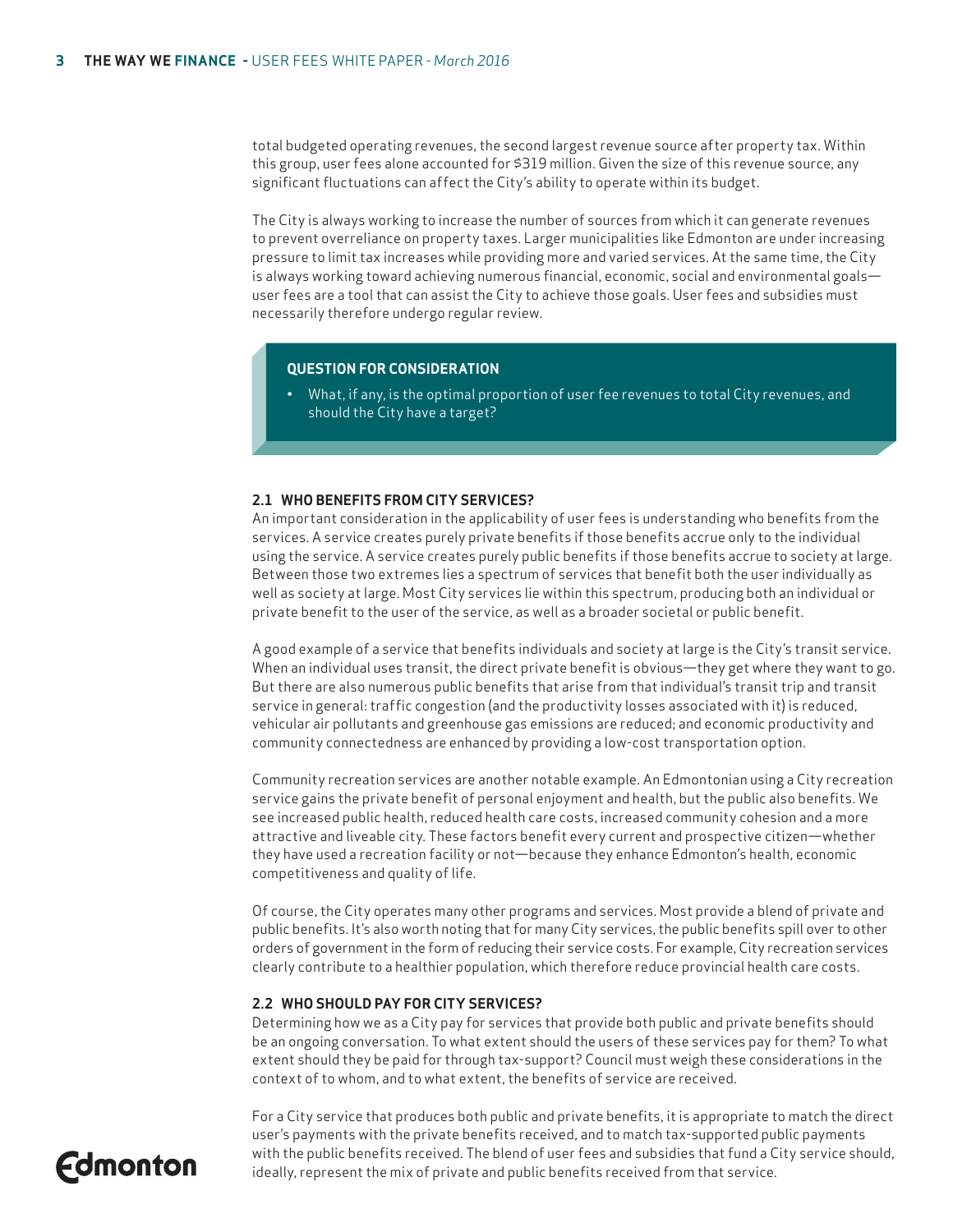By way of example, if the full cost of a single use of a City service was \$10, and we knew that 60 per cent of the benefits would accrue to the individual, and 40 per cent to the broader public, the user payment for that single use should be \$6 and the subsidy \$4. For purely private goods and services that create purely private benefits, the individual should pay the full cost (which is the case with consumer goods and services). For purely public goods and services where the benefits accrue wholly to the public, the full cost of the service should be paid for by public funds (such as policing services).

#### **QUESTIONS FOR CONSIDERATION**

- At what level of derived private benefits is an existing City service better provided by the marketplace?
- Are there any market-based (or non-existent) services that, if delivered by the City, could derive sufficient public benefits and enhance the public good?

#### **2.3 USER FEES AS A TOOL**

While user fees are a large portion of municipal revenues, the City currently does not levy them with the intention of recovering the full cost of service. The City also does not have one single approach to user fees and subsidies—the current practice of levying user fees varies from service to service. While not all user fees need to be structured the same way, it is important for user fee principles to be consistent across the City organization. For the purposes of this paper, subsidization means using tax-supported operating revenues to fund a portion or all of a City service.

User fees enable the City to directly observe many different markets, consumer preferences, and changes in demand. User fees can also be intentionally structured to contribute to achieving the City's strategic goals. For example, prices affect consumer/citizen behaviour, and certain pricing models can shift behaviour toward what our society considers socially positive outcomes. User fees, in other words, are about much more than simply revenue—they are a valuable tool the City can use to work toward achieving its financial, economic, social and environmental goals and objectives.

This also means that user fees are a valuable tool for citizens. There are many positive and beneficial characteristics of user fees from a citizen perspective. They provide a more direct relationship between money paid and service received. They provide citizens the choice of whether to consume a service and pay, or not. They are also a means to partially, or wholly, fund a City program, service or infrastructure project without tax support. To highlight this point, if recreation services did not charge user fees, the service would need additional tax support, which would mean every citizen would have to pay more in property tax whether or not they used recreation services. On the flip side of this, services suited to user fees (where there is a clear private benefit) but which are nonetheless fully-subsidized simply place too much burden on the tax base. Charging the direct beneficiary of the service some level of user fee would create a more equitable situation.

User fees, in short, are one of the ways in which a citizen contributes towards the creation of a stronger, healthier, and more equitable city. This benefits everyone.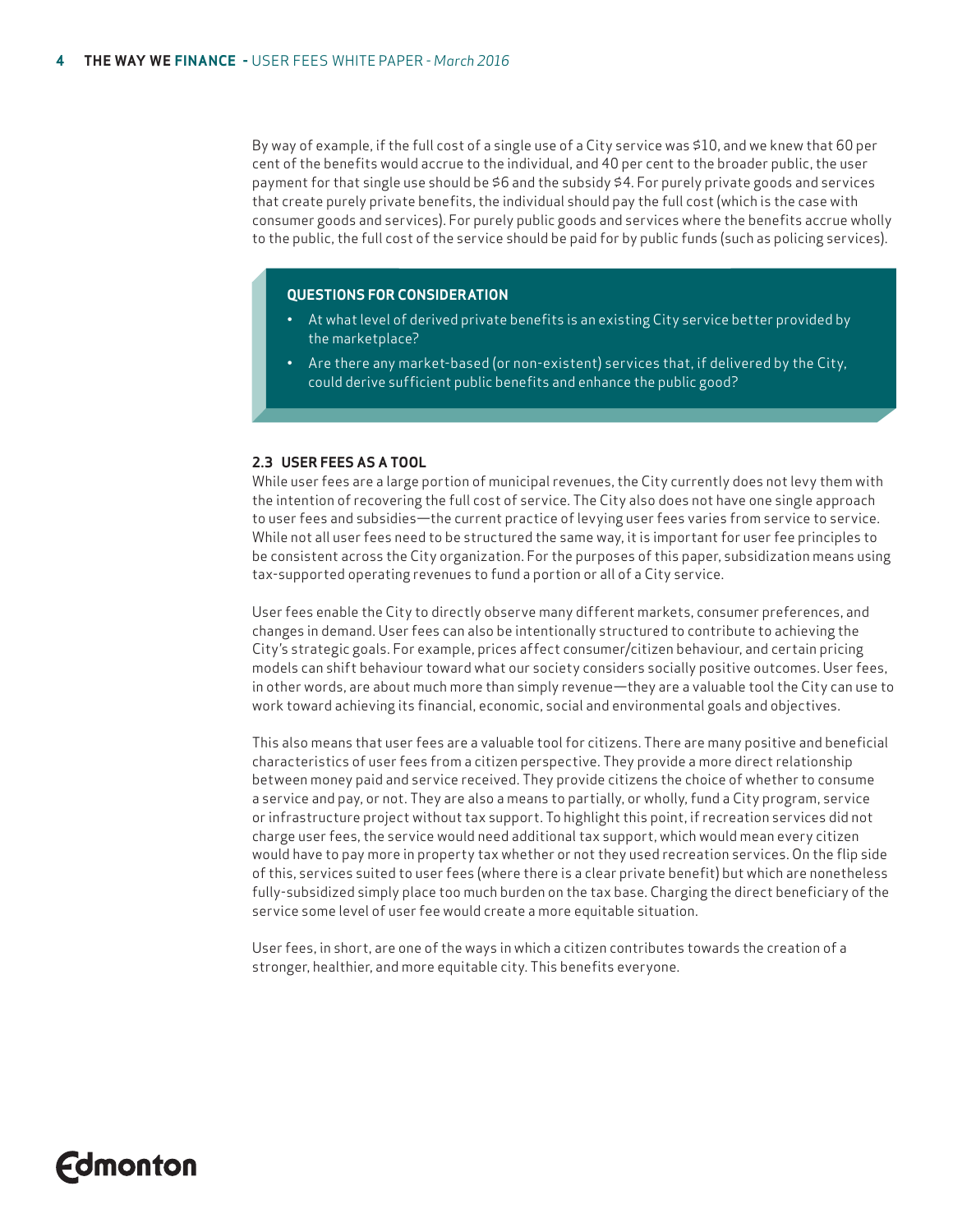### 3.0 THE RATIONALE FOR USER FEES

There are several reasons that the City might choose to apply user fees. By introducing user fees where they did not previously exist, or by expanding existing user fees, the City can achieve any one or more of the following seven objectives.

#### **3.1 EQUITABLY DISTRIBUTE SERVICE COSTS**

When programs, services or infrastructure provide clear private benefits in addition to their public benefits, it can be justified to distribute the service or infrastructure costs to both individual users as well as the public at large. Distributing service delivery costs according to the distribution of derived benefits increases social equity for all of society, including the users. By applying user fees, the cost of service delivery can be fairly distributed between both the public and individual users who are direct beneficiaries of the service.

#### **QUESTION FOR CONSIDERATION**

• Are there any City services with clear private benefits that would be more equitably delivered if a user fee component were included?

#### **3.2 LIMIT TAX INCREASES**

User fees enable the City to increase services, to create enhanced streams of service, or to build new infrastructure while limiting property tax increases. As an example of how user fees reduce property taxes, if the City decided to fund all services at the same level from property tax while levying no user fees, the 2015 property tax levy would have had to increase by 24 per cent in order to balance the Operating Budget.4 It's easy to see, using this simple example, that user fees are a very important tool the City uses to achieve its goals and objectives without overburdening the property tax base.

Charging user fees to the direct beneficiaries of City services also makes efficient use of scarce government resources. User fees enable the City to free up scarce taxation dollars that can be reallocated toward new public good priorities and emergent issues. These dollars can then be directed toward achieving the City's goals and objectives, as well as toward the always-present aim to minimize tax increases.

#### **QUESTION FOR CONSIDERATION**

• Should the City employ user fees more often across more program and service areas as a means to reduce tax increases?

**Fdmonton** 

<sup>4</sup> This hypothetical example does not include eliminating revenues from fines, permits, or licenses, nor does it include Utility rate revenues.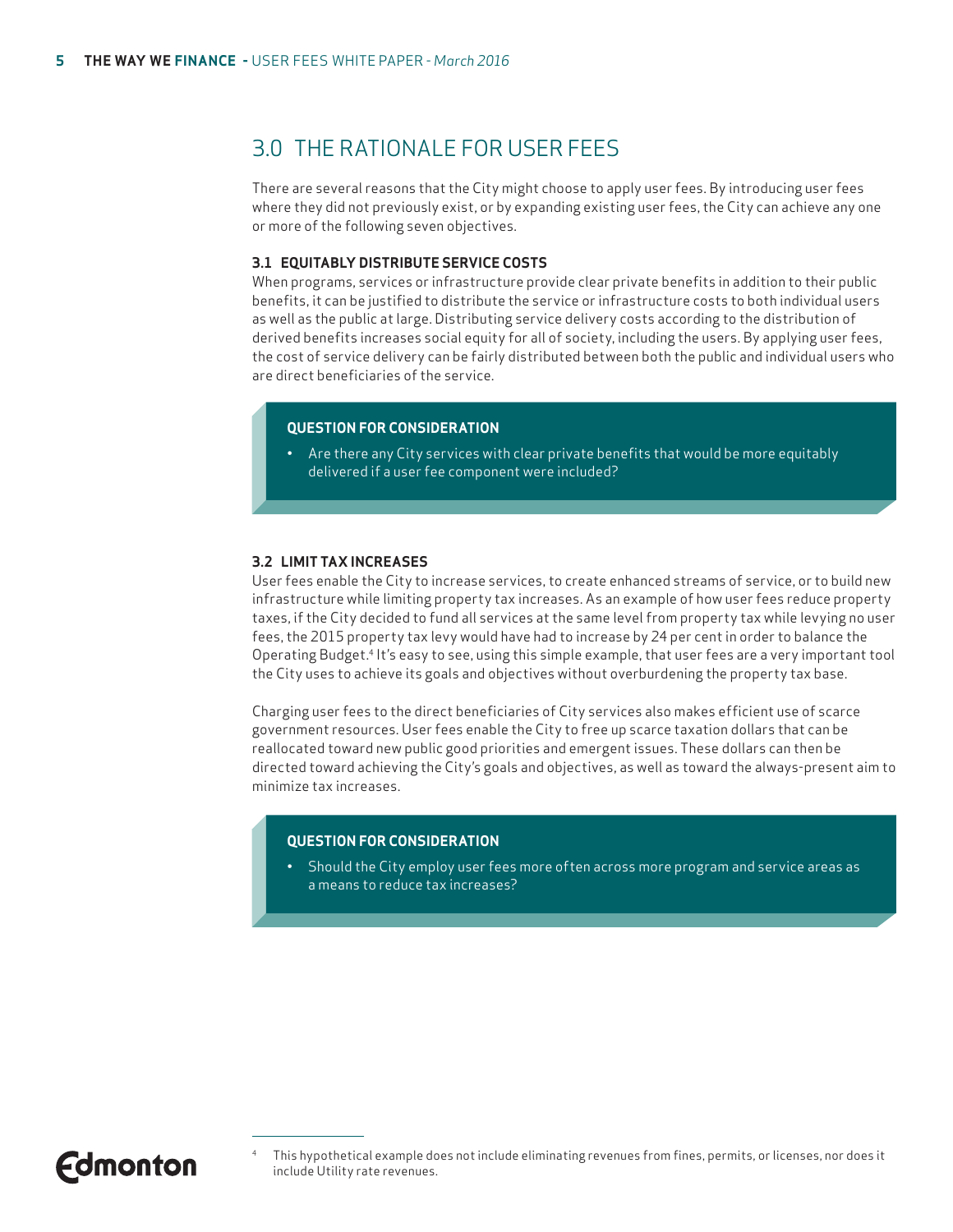#### **3.3 ENABLE FREEDOM OF CHOICE**

User fees also require citizens to make decisions about how to spend their personal income. This gives them the ability to exercise their own value judgments and choose whether to use the service and pay the user fee, or to not use the service and not pay the user fee. In contrast, City services that are wholly funded by tax-supported operating revenues do not give this choice to citizens; whether or not you use the service, you pay for it through property taxes.

#### **QUESTION FOR CONSIDERATION**

• In what instances should the City enable freedom of choice for citizens to use a service and pay, or not?

#### **3.4 MORE EFFICIENT ALLOCATION OF GOVERNMENT DOLLARS**

Unlike some of the City's other operating revenue sources, user fees are a direct link to the marketplace. When the City charges a price for a service, it can closely observe market behaviour, which then allows for greater flexibility and control over the amount and quality of service that is delivered.

User fees are one of the best tools for providing the City with a link between its cost of service delivery, and the value society places on that service. When a public service has no associated user fee or price, it can sometimes create the perception that the service is free, which can lead to excess demand, followed by an oversupply response from government. In effect, the government's allocation of funds can end up being in excess of the true demand for that service, as well as society's true value for that service. In certain instances, attaching a user fee to a service acts as a regulator for this possibility.

A perfect example of government oversupply in many parts of Canada and the United States is municipal roadway infrastructure: many observers and analysts have noted that due to the absence of a price mechanism, roadway infrastructure has been over-demanded, which has led to an oversupply of scarce public funds toward roadways. From this over-supply, the urban built form evolved to become automobile-dependent, which then necessitated even more roadways, leading to roadway networks that not only encourage environmentally unsustainable behaviour, but are beyond society's true value for that infrastructure.<sup>5</sup> By applying user fee pricing toward roadway infrastructure, a more efficient allocation of government resources would prevail, as citizens would make more prudent choices between housing and commuting costs, which would be less subsidized and would lead to more compact, efficient cities.6

In other words, when the price is at zero and the user has no fee barriers, demand is effectively infinite. Keeping up with infinite demand is a costly proposition for cities to adopt.

#### **QUESTIONS FOR CONSIDERATION**

- Is sending a price signal of zero to citizens for public services an appropriate way to gauge their value for that service?
- For services with no link to the marketplace (no user fee), how can the City know whether it is providing too much service or not enough service?

- 5 Bazel, Phlip & Jack Mintz. 2014. "The Free Ride is Over: Why Cities, and Citizens, Must Start Paying for Much-Needed Infrastructure." The School of Public Policy, University of Calgary
- 6 Bazel, Phlip & Jack Mintz. 2014. "The Free Ride is Over: Why Cities, and Citizens, Must Start Paying for Much-Needed Infrastructure." The School of Public Policy, University of Calgary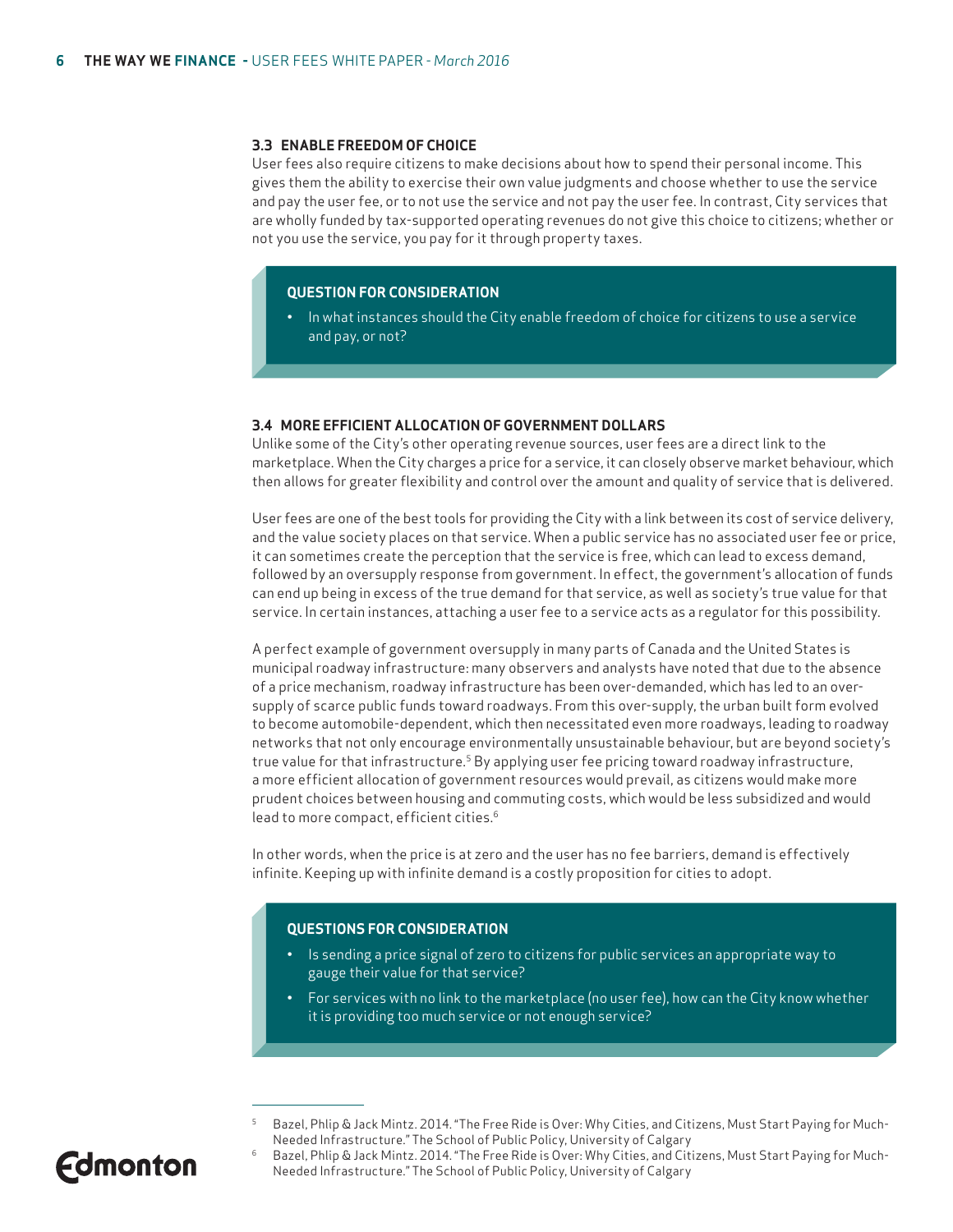#### **3.5 REGULATE DEMAND**

User fees can also enable the City to make pricing decisions that regulate demand. The City has strategic pricing options available to it that can adjust user fees according to the time of day, the season, or when capacity is challenged—when demand for a service far exceeds supply. For example, when services or infrastructure are overly-congested, user fees are a means to reduce congestion by shifting demand toward other lower-cost alternatives, or toward alternative times of use. Applying user fees in this manner can help the City achieve desired financial, economic, social or environmental goals and objectives, such as regulating demand for limited on-street public parking during peakdemand periods.

An example of how pricing methods can regulate demand can be seen when a particular service or infrastructure is experiencing congestion, but the City is unable to alleviate the congestion by increasing the "supply" of this service or infrastructure—because of financial or other constraints. When this happens, the City can instead alleviate congestion by charging user fees where there were none before, or by increasing existing user fees. This type of user fee pricing is referred to as congestion or peak-load pricing, and is a means of regulating demand on a congested service so that it provides efficient service without having to increase service or build additional infrastructure. One might think this is denying the service to those who can't pay, but in fact it merely encourages those who do not wish to pay to utilize the service at a different time. At a recreation centre, for example, user fees might be higher during peak usage hours; those who wish to not pay a peak-time user fee can use the facility during a low-usage, lower-cost period. This type of efficient approach saves all citizens in tax dollars.

Another example of peak-load pricing is roadway user fees. In some cities around the world, user fees are levied on roadway users to reduce demand on roadways during peak times as a means of reducing both congestion and greenhouse gases.7 This serves as a way to control congestion without resorting to building costly new freeway or roadway lanes.<sup>8</sup> When faced with a user fee, drivers with flexibility and/or little value for the service opt for alternative routes or travel times, or for transit or active modes of transportation (which has beneficial environmental impacts), while drivers who place high value on the service can choose to use it and pay. This approach is a means to control and regulate traffic congestion on the demand side, instead of on the supply side. For governments that are financially constrained, regulating demand through pricing provides a lower-cost solution to congestion, which saves money for all taxpayers in the end.

#### **QUESTION FOR CONSIDERATION**

• Should peak-load pricing be used as a means to solve congestion on the demand side, or should the City pursue solving the problem on the supply side through more service or infrastructure? Or a combination of both?



<sup>7</sup> Several international cities, including London, UK now levy a user fee on roadway users during peak-times to reduce roadway congestion.

In certain instances, widening the roadway or freeway is not physically possible due to space constraints, and peak-load user fees provide the most efficient way to regulate traffic congestion.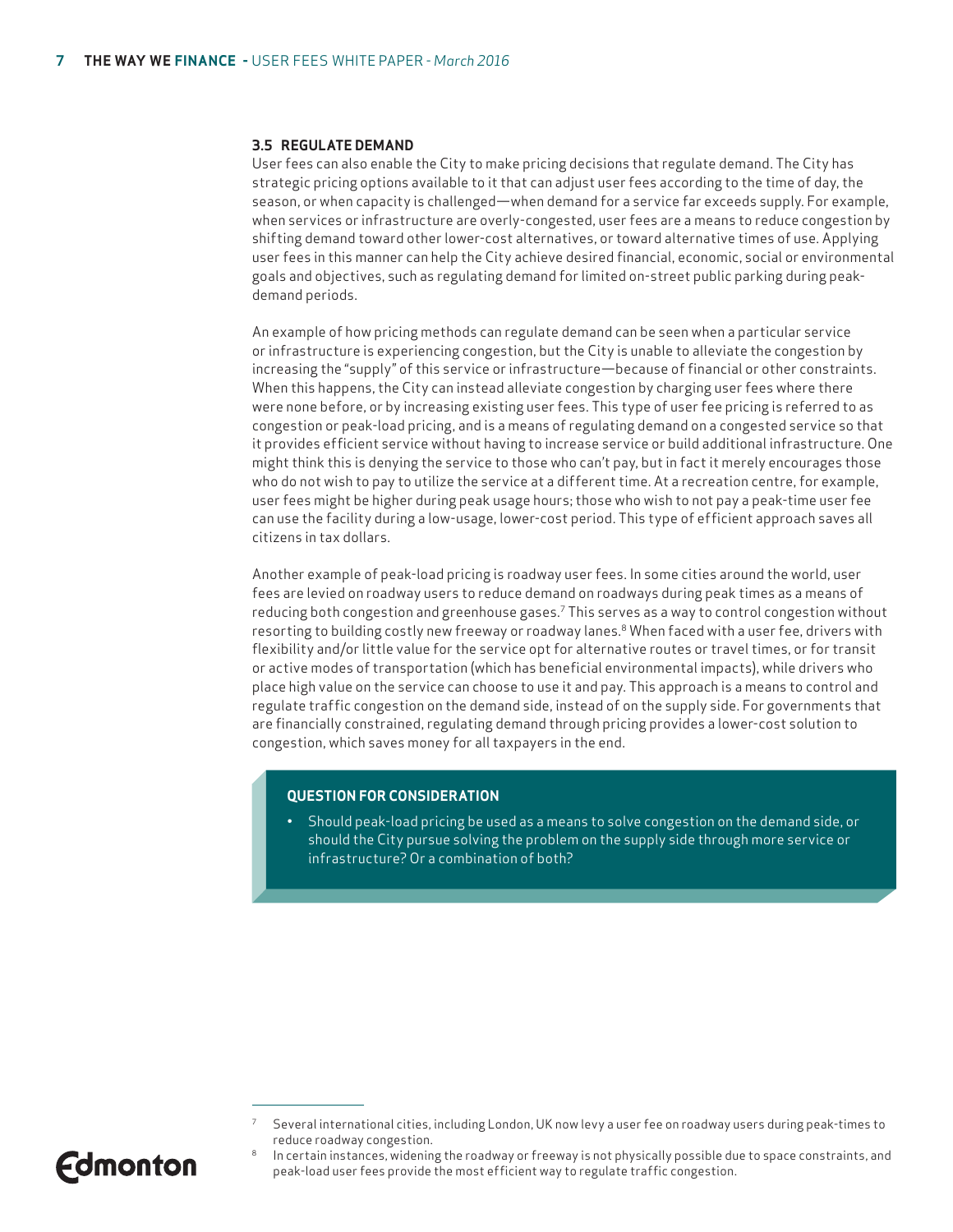#### **3.6 USE PRICING TO ACHIEVE DESIRED GOALS AND OBJECTIVES**

User fee pricing, or pricing in general, has the ability to affect consumer/citizen behaviour, where pricing can be used to shift demand toward social outcomes widely accepted as positive. The City has numerous opportunities to manage user fee pricing to optimize service delivery, ensure financial sustainability and help achieve the City's goals and objectives, though there are still various pricing strategies available to it that the City doesn't currently use. The City's existing user fees pricing practices, for instance, do not employ geography-based pricing, distance-travelled pricing, pricing aimed at encouraging its land-use and city building objectives, or pricing aimed at discouraging behaviours that may generally be seen as costly, inequitable or environmentally damaging (such as encouraging transit-oriented development and discouraging automobile-oriented development).

To provide just one example of strategic pricing, numerous metropolitan centres use geographic or distance-travelled variable transit pricing.<sup>9</sup> The City will have more opportunity to apply different transit service pricing models once the Smart Fare system is deployed.

#### **QUESTIONS FOR CONSIDERATION**

- Should the City deploy user fees to regulate demand toward achieving its strategic goals and objectives—such as its environmental objectives, urban built form objectives, and transportation mode shift objectives?
- Should the City have variable transit fares based on distance, with lower-cost shorter trips charging less to the customer than higher-cost longer trips?

#### **3.7 FUND INFRASTRUCTURE**

User fees can also be levied for the purpose of recovering part, or all, of a piece of infrastructure's financing costs. This would create predictable and dedicated revenue streams that would enable the City to responsibly debt-finance much-needed infrastructure projects (such as bridges, interchanges or new/expanded arterial roadways). The Port Mann Bridge in Metro Vancouver, as an example, will use automated road tolling to recover infrastructure financing costs until 2050, or until \$3.3 billion is generated (whichever happens first). At present, there are 20 tolled roadways and bridges in Canada—two in British Columbia, three in Nova Scotia, 12 in Ontario, one in Prince Edward Island, and two In Quebec. In addition to this, there are nine roadways or bridges that were previously tolled, but that generated enough user fee revenues to allow for the removal of the toll.

While user fees are a broadly accepted means of infrastructure financing around much of the world, the City currently doesn't have the legislative authority to use this common financing tool. The current Alberta *Traffic Safety Act* stipulates that a Council of a municipality is not permitted to make a bylaw that imposes a fee on roadways or bridges.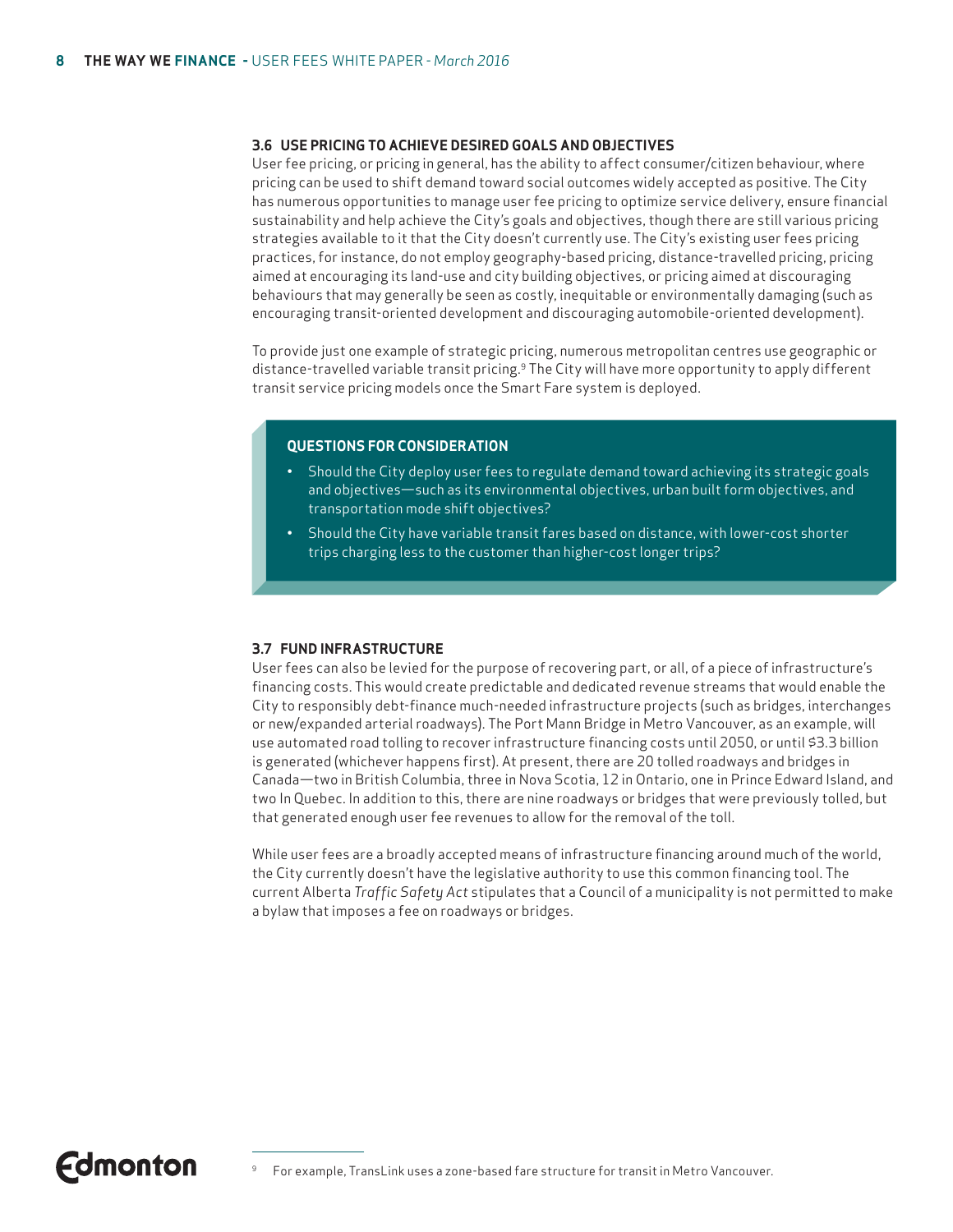### 4.0 WHEN ARE USER FEES APPLICABLE?

In order to understand the applicability of user fees, it is important to first understand the required conditions that qualify a City service for user fee pricing. City services that are good candidates for user fees are ones where all of the following conditions are met:

- 1. There is some private benefit associated with the service.
- 2. The service costs attributable to deriving private benefits can be reasonably estimated.
- 3. The revenues generated through user fees would be greater than the administrative cost of implementing a fee system.
- 4. Restricting access to the service can be enforced if payment is not made (excludability).
- 5. One person's consumption of the service does not prevent another from using it (consumption rivalry).

The last two conditions are further explained in the text box.

The bottom line is: user fees are most applicable in situations for services where there is a private benefit, where the City can reasonably estimate the private benefit derived, where the revenues from user fees would be greater than the administrative cost of implementing a fee system, where the City can control access to the service and where the service in question can't be "used up."

#### **EXCLUDABILITY**

A good or service is **excludable** if you can prevent a non-paying person from using it. For example, if you need to provide a ticket or pay a fare to ride transit, that makes transit an excludable service. An example of a **nonexcludable** service is when the City provides street lighting. When one person walks down a sidewalk and benefits from the street lighting, it is impossible to exclude any other person from also enjoying the lighting; the City cannot compel the light to shine on paying users but not on non-paying users. The necessity of excludability is central to user fee pricing. If it is not possible to control access to the service, user fee pricing can't work—using transit as the example, free riding would be incentivized and most users would simply choose to benefit from the service without paying the user fee.

#### **CONSUMPTION RIVALRY**

A good or service is **rivalrous** if its consumption by one person prevents its consumption by another person. For example, if a person eats a sandwich, that same sandwich cannot be eaten by another person, which makes the sandwich a rivalrous good. On the other hand, if the City provides a public park, it does not matter how many people use that same park, the park cannot be "used up," which makes the park **a non-rivalrous** service (unless the park becomes overcrowded<sup>10</sup>). Non-rivalry is also a necessary condition, because if an excludable service (one you can control access to) also happens to be rivalrous (a good or service that can be "used up"), its delivery is better left to the marketplace and not the government sector.<sup>11</sup>

#### **QUESTION FOR CONSIDERATION**

• If new technologies emerged that enabled the City to control access (in other words, exclude) to services that traditionally had no user fee, in what instances should the City pursue a user-fee-based service model?

- 10 In certain instances, when demand exceeds supply, non-rivalrous services can unintentionally become rivalrous due to congestion. See Appendix 2 for further reading on this subject.
- <sup>11</sup> For a more detailed explanation of consumption rivalry and excludability, see Appendix 2.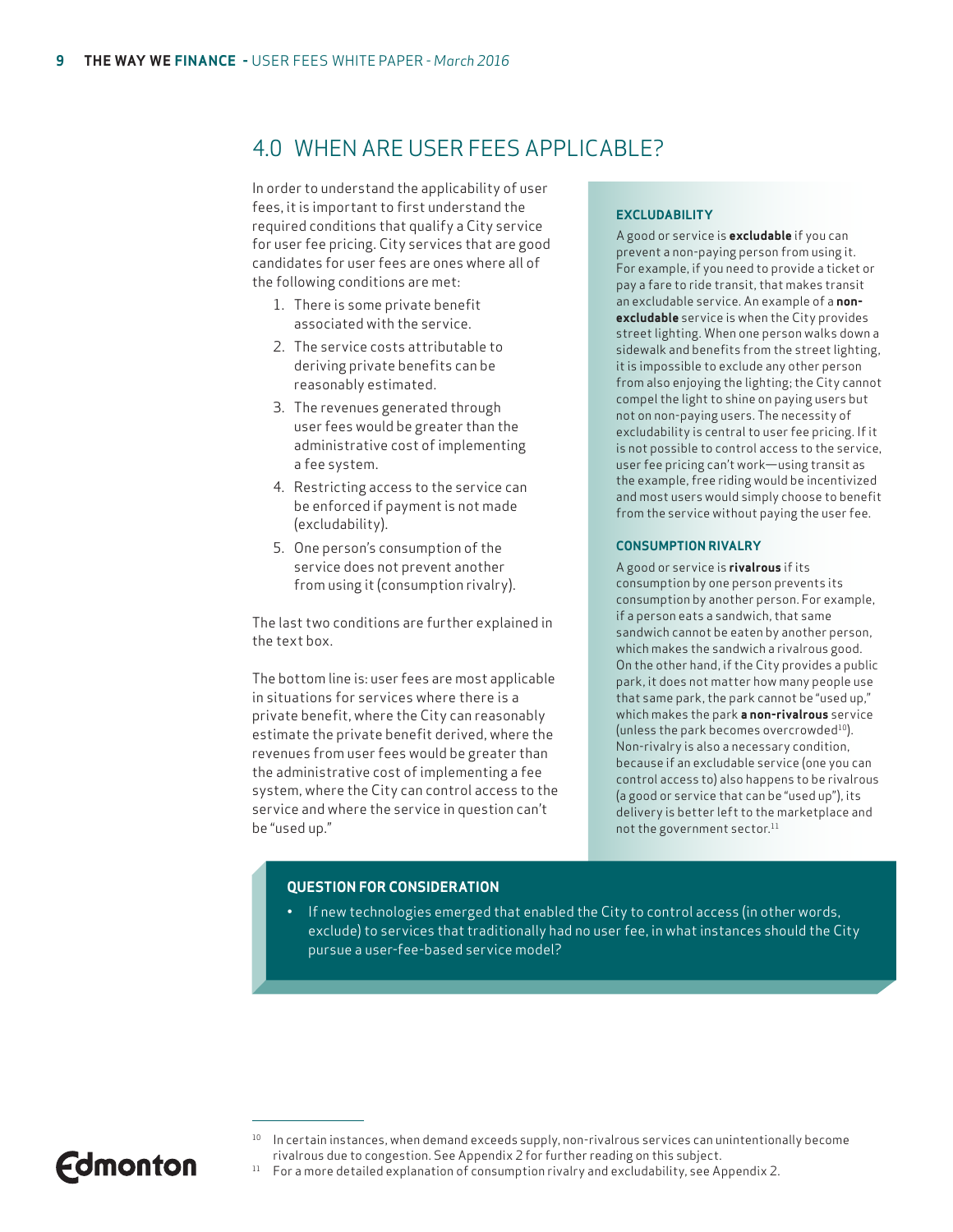### 5.0 SETTING USER FEES AND SUBSIDIES

#### **5.1 FULL COSTING**

Understanding the full cost of a service is vital information to have before setting user fee rates. That is not to say user fees should necessarily be levied only to recover a service's full costs (though sometimes it is appropriate to do so). Rather, understanding the full cost of service delivery should be the starting point when setting user fees. Without full cost information, correctly allocating service costs according to the distribution of public and private benefits cannot be done. Full costing should certainly also be conducted for fully-subsidized services, if for no other reason than that the true cost of the service is then fully understood by City Council and the citizens using those services.

A City service's full costs include all direct and indirect<sup>12</sup> operational costs as well as all capital costs—including life cycle costs for renewal, rehabilitation, and amortization. When user fees are levied, they can be set to either partially or wholly recover a service's full costs. When cost recovery is the objective, there are varying levels that can be undertaken, with full operating and capital cost recovery at one end of the spectrum, and no cost recovery at the other end.<sup>13,14</sup>

#### **5.2 ALLOCATING THE COST OF SERVICE**

User fees are a key component of the City's ability to deliver unique and effective programs and services to its citizens. They are also a useful tool to help the City find the right balance when distributing service costs across individual users and the public at large. For a City service that produces both public and private benefits, it is justifiable to match the user fee with the private benefits derived, and to match the subsidy with the public benefits derived. The blend of user fees and subsidies that fund a City service should, ideally, represent the mix of private and public benefits derived from that service.

Even though aligning private payments to private benefits and public payments to public benefits forms a valuable and equitable framework for distributing service costs, it's important to point out that quantifying these ratios is very much an imperfect science. Private and public benefits are perhaps best used, then, as an overarching lens for interpreting benefit distribution, since it would be very challenging to precisely calculate the dollar value of many benefits and even if we could, pure numbers may not always tell us the true value of a benefit or, indeed, the true cost of a service.

The City must also be mindful of other criteria in addition to benefits distribution when setting user fees, such as service efficiency, the desired results from pricing, and whether user fees are applicable for a given service to begin with.

#### **5.3 SUBSIDIES: COMMON AND TARGETED**

The question of which services to subsidize, and to what degree, is one of the most important issues the City deals with. When a service is subsidized, and that subsidy is provided to all users of the service, it is referred to as a **common subsidy**. Equally important is when individual users are charged different fees for use of the same service. Currently, not every user pays the same fee for accessing the same service. Some user groups are subsidized to a greater extent than others. The reasons for this vary from city to city and country to country, but a common reason is income disparity. This type of subsidy is referred as a **targeted subsidy**.

<sup>&</sup>lt;sup>14</sup> See Appendix 3 for more discussion on cost recovery models.



<sup>12</sup> Indirect operating costs include costs such as leased office space, and use of shared corporate support services like human resources, finance, fleet services, and information technology.

<sup>&</sup>lt;sup>13</sup> Cost recovery can also occur from revenue sources other than user fees, though only user fees are discussed in this paper. It is also possible for user fees to generate revenues beyond the full operating and capital costs of the service, however, this would constitute an enterprise service model and is not discussed in this paper.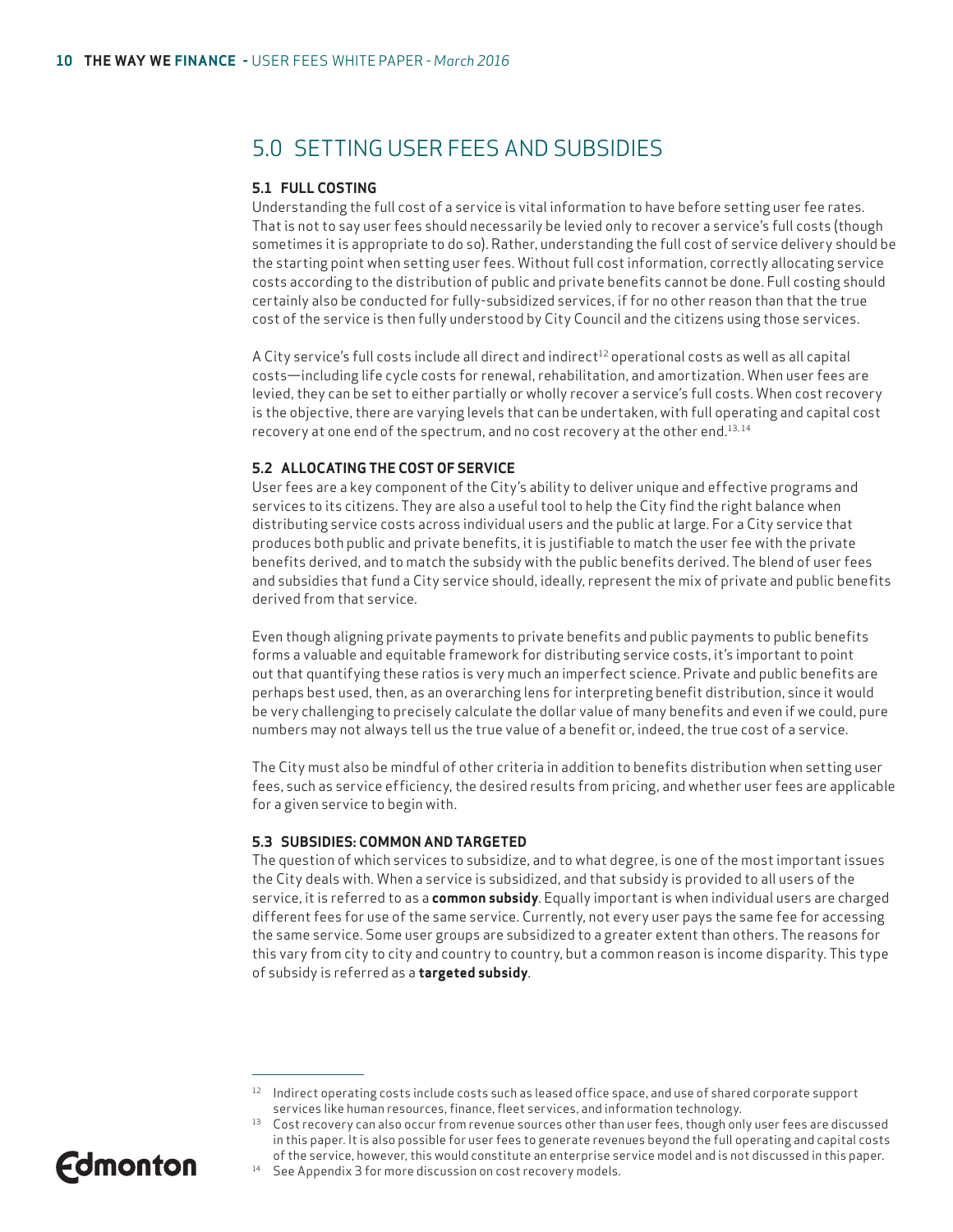#### *Common Subsidies*

When user fees do not recover the full cost of service delivery, a common subsidy is applied, which enhances the public good by making a service widely available. Common subsidies are provided from tax-supported operating revenues. In many instances, the costs of service delivery are fully subsidized, with no user fee component whatsoever. For example, Fire Rescue Services is a fully subsidized service. Roads is another service that is fully subsidized with no user fee levied on roadway users (despite the clear presence of both public and private benefits).

In other instances, where costs are partially recovered through user fees, services are only partially subsidized. In principle, the common subsidy provided to a service should match the value of public benefit derived from that service. Transit and recreation are two services that are provided common subsidies, as the current user fee structure is not set to recover the full cost of service. But targeted subsidies are also provided to transit and recreation. Specific citizen groups receive an additional subsidy (a targeted subsidy) on top of the common subsidy already provided to the service. In the case of transit, these groups qualify for targeted subsidies according to their income, their age, and their occupation or student status.

#### *Targeted Subsidies*

Affordability is one factor that typically encourages the use of targeted subsidies. Low income targeted subsidies are justified on the basis that by removing accessibility barriers, more people are able to use the public service, which then enhances both private benefits and public benefits, and which may also have the public benefit of more optimal service delivery. For the sake of consistency, standardized means testing of low-income eligibility should be consistently applied across the entire organization.

Currently, the most-employed targeted subsidy provided by the City is age-related fares for seniors and youths. There have not been any recent studies or assessments that tell us this type of subsidy is justified as a means to address accessibility for individuals with financial barriers. Nor has an increase to the public benefit been demonstrated when targeted subsidies are provided specifically to seniors. Under the current system, a high-income senior citizen using transit during peak periods receives a targeted subsidy, while a low-income adult riding off-peak does not. Not only does this create inequity across user groups, it fails to encourage optimal use of the service. An approach for targeted subsidies that better aligns with the City's goals would instead aim these subsidies at individuals with financial barriers. Doing so would better enable the City to achieve its goals—such as, goal three in *The Way We Live*: "Edmonton is a caring, inclusive, affordable community."

When offering targeted subsidies to specific citizen groups, the public benefits derived from the additional use or availability of the public service should outweigh the public costs of providing targeted subsidies. It is unlikely that public benefits are increased in the instance of a high-income senior receiving a targeted subsidy, as that individual could just as easily have afforded the adult transit rate. The targeted subsidy did not produce any new use of the service that would not have otherwise occurred.

#### **QUESTIONS FOR CONSIDERATION**

- Are targeted subsidies based on age justified if the intention is to address income disparity?
- Is full tax-supported subsidization justified if a program or service derives clear private benefits?
- Is levying user fees on transit users but not roadway users justified if both derive clear private benefits?
- Should the City consider charging different user fee rates for different levels of service?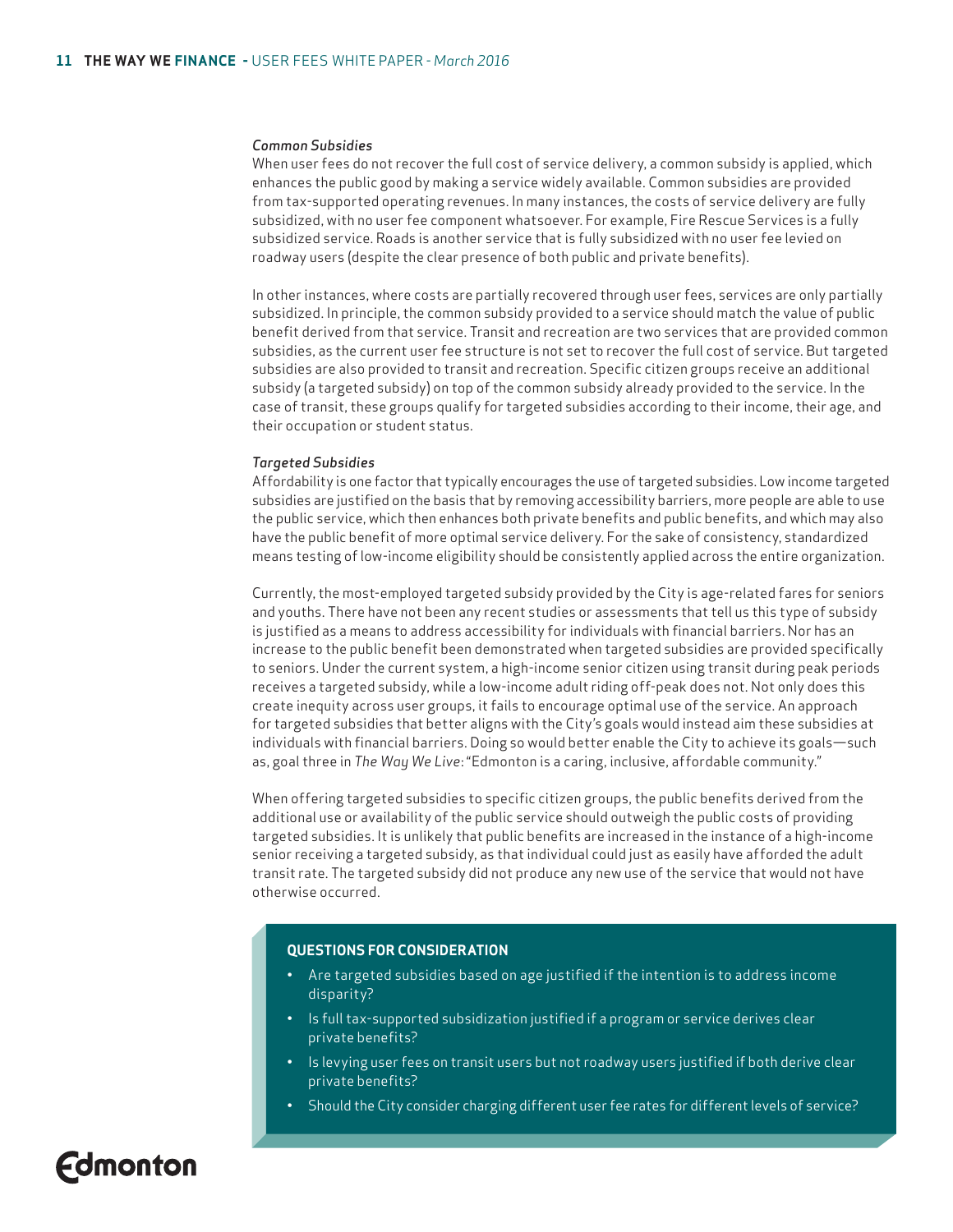### 6.0 EXAMPLES OF SUBSIDIZED SERVICES

#### **6.1 TRANSIT**

Edmonton Transit System (ETS) is Canada's sixth largest transit agency, which means that not only is it important to Edmontonians, it is also positioned to influence the industry in Canada. In fact, it has already pioneered various transit initiatives. ETS was the first agency in North America to introduce LRT (Light Rail Transit) to a city of under one million. It was one of the first to provide standardized low-floor buses (accessible transit) and was also a forerunner in linking transit use to customer reward programs such as Air Miles. The core mandate of ETS is to offer affordable and convenient transportation to the citizens of Edmonton (and, not insignificantly, other Edmonton Region residents) every day.

Investing in transit provides value to Edmonton beyond the benefits to individual riders. Research shows that superior transit has a notably positive impact on the social, environmental, and economic well-being of a city. It has been estimated that transit in Edmonton provides in the order of \$700 million per year in benefits of reduced congestion, reduced collisions, decreased parking requirements and improved environmental impacts.15

As a subsidization side note—given that transit investments are sometimes negatively referred to by car users who do not use transit—it's important to note that the City provides a vast array of services and infrastructure to meet the needs of private vehicle users. These services are funded through the City's tax-supported operating revenues, and roadway infrastructure is funded through property tax, capital grants and investment earnings. Considerable costs are incurred every year building, maintaining, and enhancing the City's expanding roadway network. This system of roadways operates under 100 per cent subsidization through tax-supported funding with no user fee revenues collected from the users of the roadways, despite providing direct and obvious private benefits to individual users. Private vehicle users, in other words, are fully subsidized by all taxpayers for roadway services, whether those taxpayers are vehicle users or not. Transit users on the other hand are only partially subsidized, as they pay a direct portion of the service cost through user fees.

User fee pricing for transit service sometimes involves targeted subsidies (such as for students and seniors, though these are under review), but the common subsidies that make the service more affordable to anyone who uses it are justified through the public benefits generated by the positive impact on the social, environmental, and economic well-being a strong transit system has on a city.

#### *Usage*

As Edmonton has grown, so too has its transit service. Currently, ETS employs over 2,300 people and provides over 2.2 million service hours annually. It uses 936 buses, operates on 207 different bus routes, and goes to 26 Transit Centres. Its 94 Light Rail Vehicles (LRVs) for LRT operations go through 15 LRT stations. Disabled Adult Transit Service (DATS) delivers approximately 932,000 trips annually with 90 DATS vehicles and contract service vehicles. ETS provides over 89 million rides annually.

Since 2006, ETS has seen significant growth in annual ridership (an increase of 31.8 million rides) and service hours (an increase of over 451,000 service hours), while annual revenues have grown by \$58.6 million over the same period. Since the adoption of the current Edmonton Transit System Fare Policy in 2007 (revised in 2010), ridership has increased by 44.1 per cent despite the Councilapproved fare increases.

<sup>15 &</sup>quot;Edmonton Transit System Comprehensive Review – Phase One Report." Prepared by Stantec Consulting with Jarrett Walker & Associates, and JMK Consulting. December 16, 2013.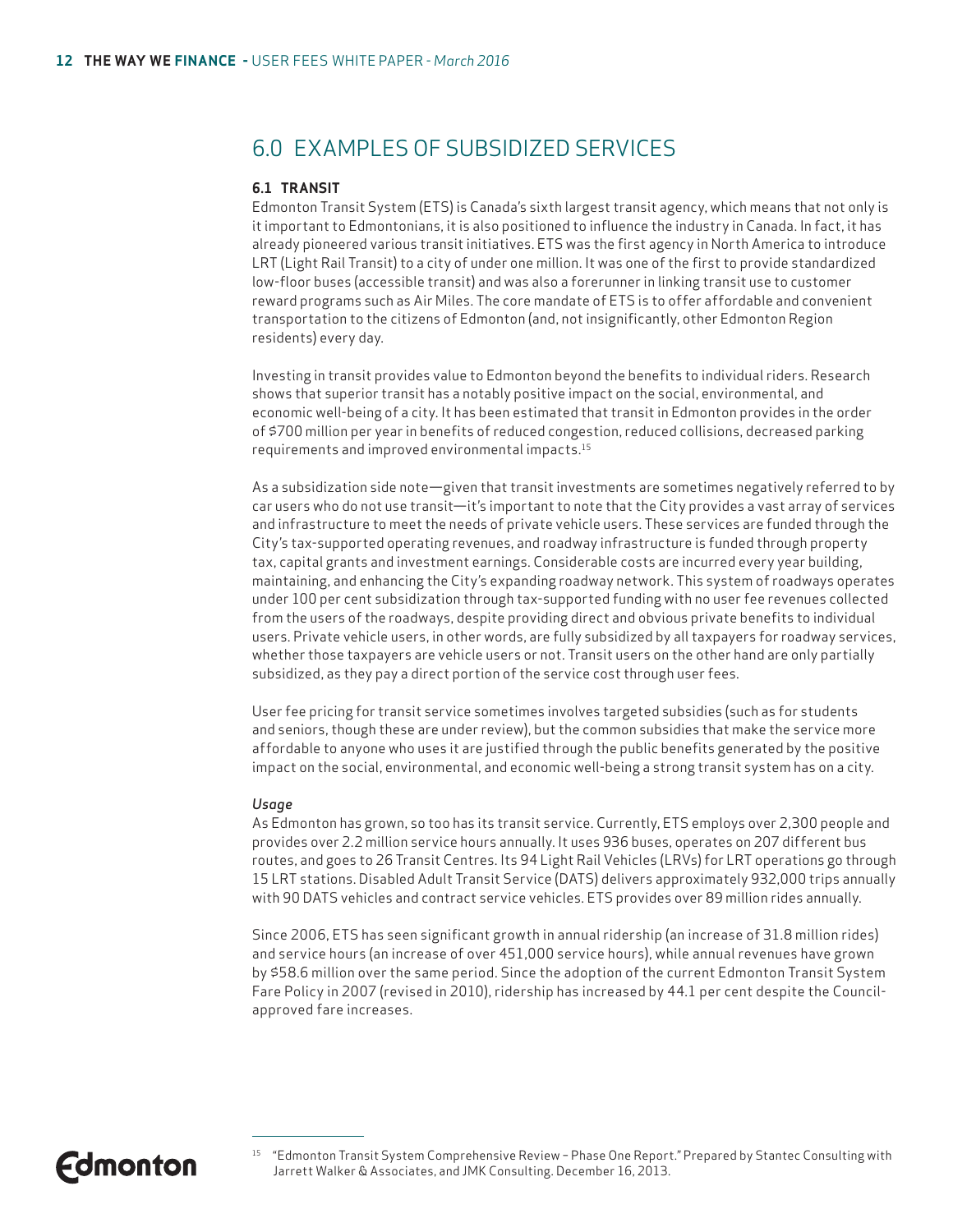#### *Policy*

The City's current Edmonton Transit System Fare Policy is designed to help Council direct Administration to implement a fare structure and allows ETS to provide transparency and consistency around fares. However, the current policy falls short—it is outdated, lacks significant direction and does not contain statements of principle. As a recent external analysis of the service noted:

"There is no policy in effect that answers questions regarding the intent of the fare categories, the rationale for the discounting of fares, nor the expectations for those discounts in terms of additional ridership or non-monetary gains for the transit system or the City as a whole. …The result of this lack of strategic policy, and the reliance on discounting as a means of increasing the number of passengers on the system, has led to the current fare structure and corresponding declining average fare despite the high adult cash fare."16

This policy is currently undergoing comprehensive review in conjunction with the creation of this white paper and Edmonton's Financial Sustainability Plan: *The Way We Finance*.

ETS uses the single adult cash fare as the base level for establishing all other fares (except for Assured Income for Severely Handicapped and Senior passes), and then incorporates discounts targeted subsidies—for seniors and youths, as well as discounts based on usage to encourage ridership. ETS is also currently working with Community and Recreation Facilities to adopt a one-stop shop for means-testing "low income cut off" ( $LICO^{17}$ ) Edmontonians eligible for a low-income transit pass. The ETS policy also offers some direction on regional issues, DATS, special events and charters.

It should also be noted that transit user fees are often affected by subsidies from third parties. Employers sometimes offset user fees for their employees, school boards offset user fees for students, and, with respect to the post-secondary U-Pass, non-riding students offset the costs for riders. There is an agreement in place with the University of Alberta allowing access to the LRT between South Campus and Churchill stations. In many respects, these third party subsidies are negotiated by the City and are bound by contracts, but all are subsidies of one form or other.

Other strategic objectives can also come into play when discussing subsidization. For example, the principle behind pricing DATS service is based on the City's strategic objectives of increasing accessibility for mobility-reduced citizens, a policy that contributes to the overall well-being and liveability of the city.

#### *Balancing User Fees and Taxes*

ETS was budgeted to generate approximately  $$120$  million<sup>18</sup> in fare revenue in 2015, but to incur \$344.1 million in expenditures. This meant a subsidy of \$224.1 million was required to operate the service—nearly \$189.1 million of which can be considered a common subsidy, and \$35 million as a targeted subsidy.

But the numbers do not tell the whole story. The public benefits derived from transit are a central component of the transit narrative, and the overarching question of how a superior transit system benefits the City must be considered. ETS will always seek a state of higher cost-recovery through user fees, thereby lessening the reliance on tax support, but to focus on that alone would miss the reality that a comprehensive and accessible transit system benefits everyone at some level, even those who do not use the system.

<sup>16 &</sup>quot;Edmonton Transit System Comprehensive Review – Phase One Report." Prepared by Stantec Consulting with Jarrett Walker & Associates, and JMK Consulting. December 16, 2013.

<sup>17</sup> As specified by Statistics Canada.

<sup>18</sup> An additional \$15.5 million in non-fare revenue was also budgeted in 2015.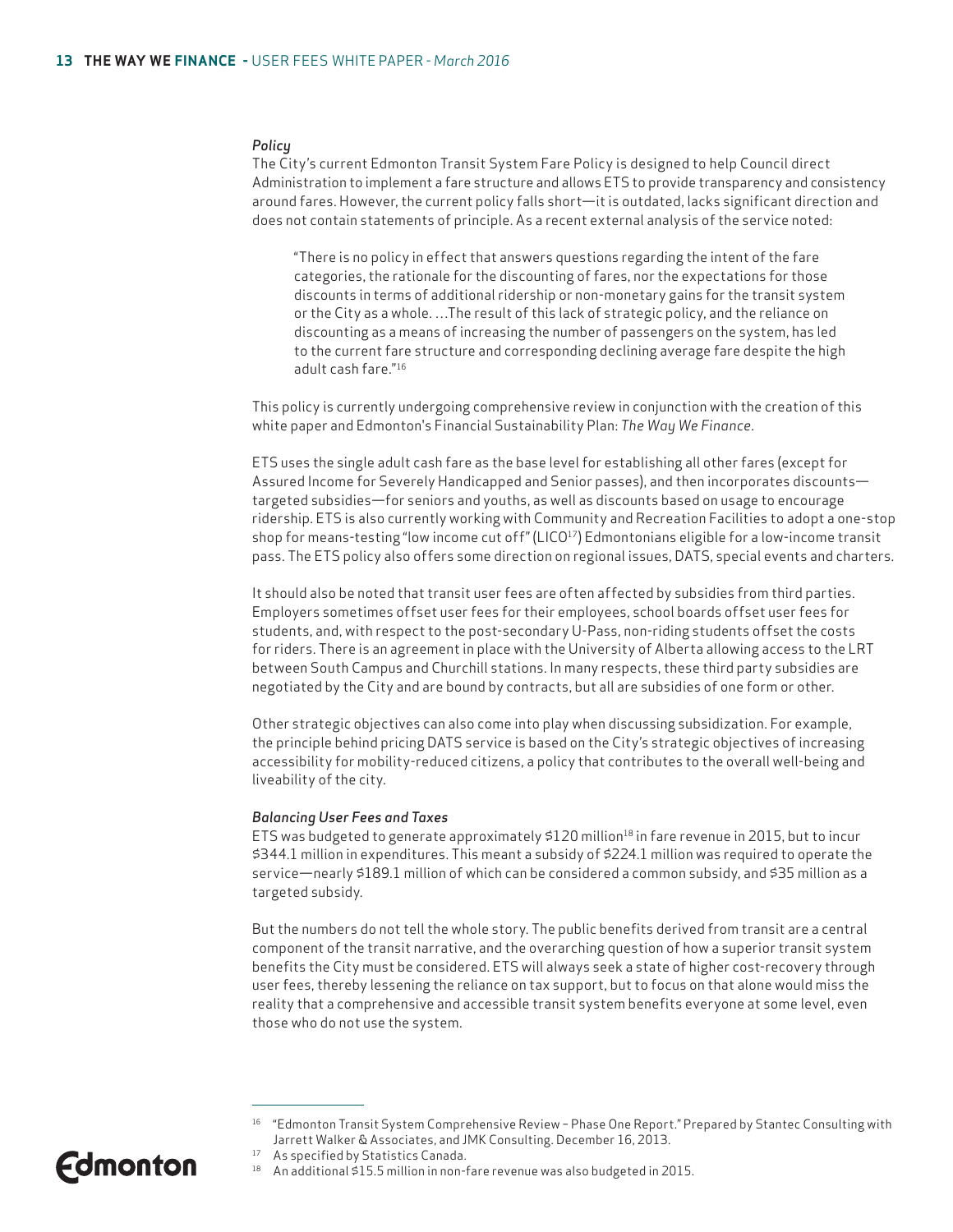A strong transit system that moves people efficiently is necessary for good city building, and is also necessary for attracting and retaining talent to the city. Not only that, more people on transit means fewer cars, which contributes to better air quality, a smaller carbon footprint and less traffic congestion. Transit also has the means, when cross-leveraged with urban-format transit-oriented development, to build dense, vibrant, sustainable and efficient urban neighbourhoods. The everevolving challenge is to estimate the breakdown of private and public benefits derived from a strong transit system, and then align user fees with the private benefits and subsidies with the public benefits. Like many elements of the user fee dialogue, it is both art and science.

#### *Considerations*

Some of the issues and challenges facing transit include: land development patterns and non-grid based road networks; the level of integration between rail and bus networks; and changing values and priorities of the City. The balance between ridership, coverage and accessibility is critical, as is the balance between peak- and all-day service. Fare policy analysis requires attention, as does the local versus regional debate.

A strategic planning approach needs to be implemented that builds on *The Way We Move*, and which identifies principles and priorities to guide long-term decision making. While the overall level of subsidization for ETS is within the range of other similar systems, the City's level of subsidization is higher than average. This is due to many factors, one being the various targeted subsidies (such as to seniors and students) which do not help optimize the service.

A corporate user fees and subsidies policy would help guide a new transit fare structure that would encourage certain types of ridership, as well as a targeted subsidy structure that aligns more appropriately with the City's goals and objectives. The forthcoming implementation of a Smart Fare system could also lead to a simplified fare structure that limits variable fare pricing by age demographics, and instead introduces variable fare pricing according to time of day, distance travelled and geographic location. This pricing structure could also be incorporated into a regional transit fare system.

#### **6.2 RECREATION**

Edmontonians are active and engaged, and the City works to match this activity level with superior recreational services and facilities for its citizens. There are over 60 facilities of varying types provided for Edmontonians today. This range of recreational, cultural, and sports facilities includes five outdoor pools, 12 leisure centres, and five major multi-purpose centres. The City operates 21 arenas, hundreds of sports fields, three golf courses, one driving range, and other unique attractions. It also operates seven specialty facilities and eight cemeteries (included here as a user-fee-based service). The operating costs of most of these facilities are partially recovered through user fees, with the remainder subsidized through tax-supported operating revenues.

#### *Usage*

With both a growing population and more facilities to service that population, attendance at the City's recreation facilities has grown. In 2015, there were over 9.1 million visits to the City's community and recreation facilities. Of this figure, over 102,000 visits were to outdoor pools, over 1,870,000 visits were to neighbourhood leisure centres, over 3,790,000 visits were to major multipurpose centres, over 1,440,000 visits were to ice arenas, over 375,000 visits were to specialty facilities, over 335,000 visits were to golf courses, over 658,000 visits were to City attractions, and over 43,000 visits were to partner facilities. It's a testament to a vibrant and active community that needs and deserves high-quality, accessible recreation options.

# **Edmonton**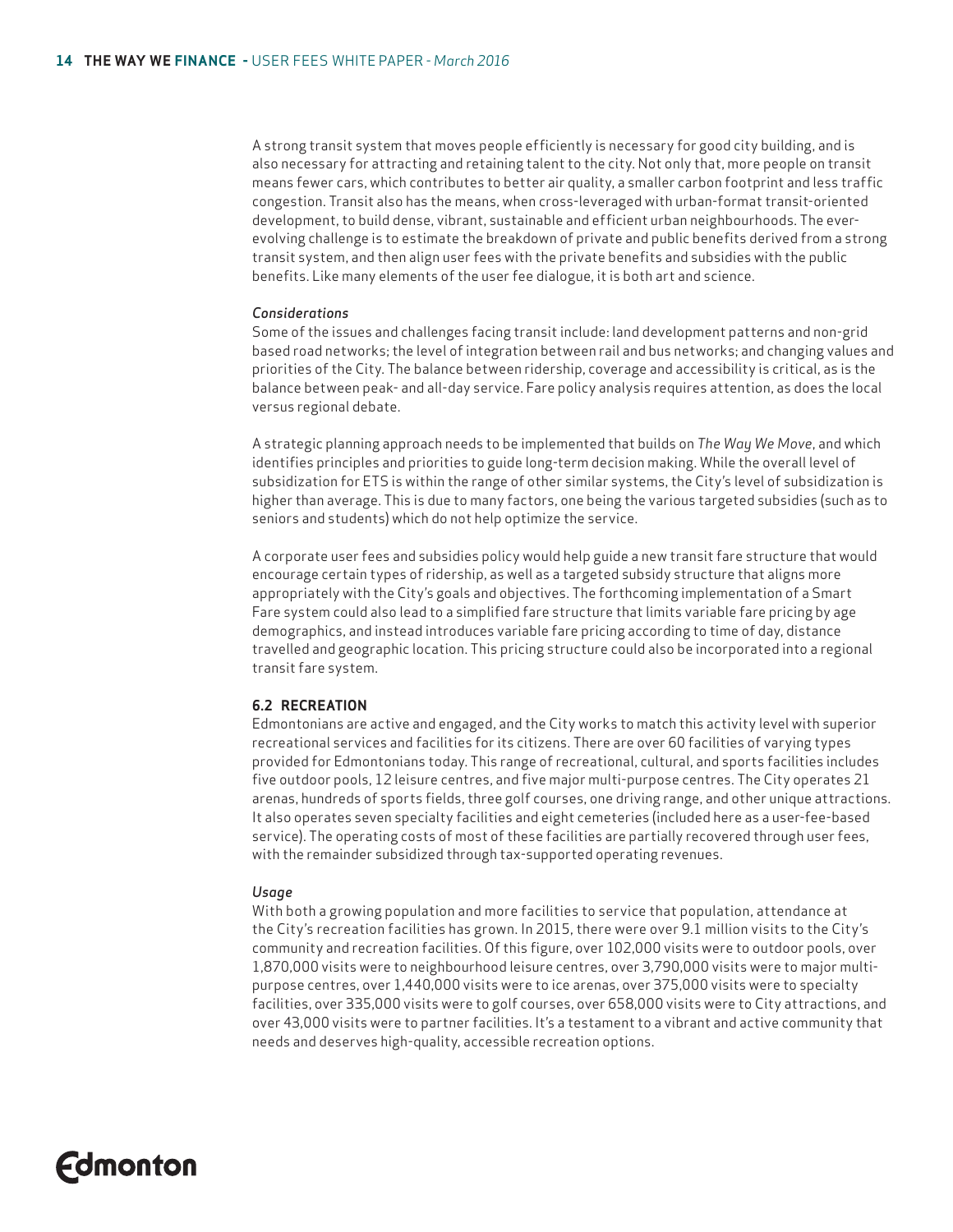#### *Policy*

City Council adopted its current Recreation User Fee Policy in 2008 (revised in 2014). The policy aims to balance various objectives, though not all are fully complementary. The objectives of the policy are as follows:

- 1. Ensuring that fees contribute to the public's effective and efficient use of City resources.
- 2. Reducing the reliance on property taxes, by recovering a portion of the costs for various services from the user(s) that primarily benefit from them.
- 3. Providing a consistent and equitable process that encourages accessibility and participation.
- 4. Identifying the relative pricing provided to various user segments.
- 5. Establishing meaningful and realistic goals that provide enough flexibility to meet evolving social values and changing fiscal pressures.

A good recreation user fee policy is able to reasonably distribute the full cost of a service between user fees and subsidies according to the private and public benefits derived from the service. However, there are other matters of concern that must be considered when recommending user fee structures to Council, such as the City's goals and objectives, evolving market trends, how pricing strategies may maximize overall revenue growth, and strategic objectives pertaining to targeted subsidization.

Community Services conducts means-testing of Low-Income Cut Off (LICO) Edmontonians, as specified by Statistics Canada, to determine eligibility for free annual membership cards and a 75 per cent discount for up to four registered programs. New immigrants and refugees are also eligible for the program.

There were over 36,700 low-income membership cards (Leisure Access Program) issued in 2015, and 99 per cent of the memberships were used, on average, 17 times that year. The estimated value of offering this program to low-income Edmontonians and new citizens was \$15.4 million in 2015. Minor groups—groups providing sport and recreation to residents 18 and under—may be discounted up to 50 per cent of the base rate for their use of space in City facilities. Taking into account arenas, pools, recreation centres, and sports fields, the value of offering this subsidy was \$6.6 million in 2015.

#### *Balancing User Fees and Taxes*

Edmonton is seeing an increase in revenues from recreation facilities, and attendance is also on the rise, but user fee revenues recover only about half of the operating cost of providing recreation services. The cost-recovery ratio has slightly improved, but not enough to change the subsidy requirements.

Operating costs in 2015 were approximately \$122.8 million, with user fee revenues of approximately \$62.2 million, which meant a subsidy of \$60.6 million was required to fully fund the services. This subsidy was provided through tax-supported operating revenues. It is important to note that the cost-recovery ratio includes direct controllable and uncontrolled costs, such as maintenance. Seasonal facilities are also impacted by such factors as weather.

This \$60.6 million subsidy in 2015 does not imply that recreation facilities are unsustainable; rather, it means that user fees are deliberately set to recover only the partial operating cost of service. User fees are also deliberately set to optimize facility use: too low a fee would not optimize revenues, while too high a fee could potentially inhibit facility use.

High-quality recreation services are necessary to enhance the quality of life and social connectedness of Edmontonians, and are also necessary for attracting and retaining talent to Edmonton. Not only that, high-quality recreation services contribute to the health and wellness of Edmontonians, and provide preventive public health benefits to Edmonton as a collective group of citizens. Such outcomes are difficult to quantify, but are nonetheless vitally important as the City endeavours to enhance the public good and to create healthy communities. That these intangibles are hard to measure does not make them any less important. There is an ever-evolving challenge to estimate the public and private benefits derived from recreation services, and to then align a cost-recovery structure that aligns user fees with private benefits and subsidies with public benefits.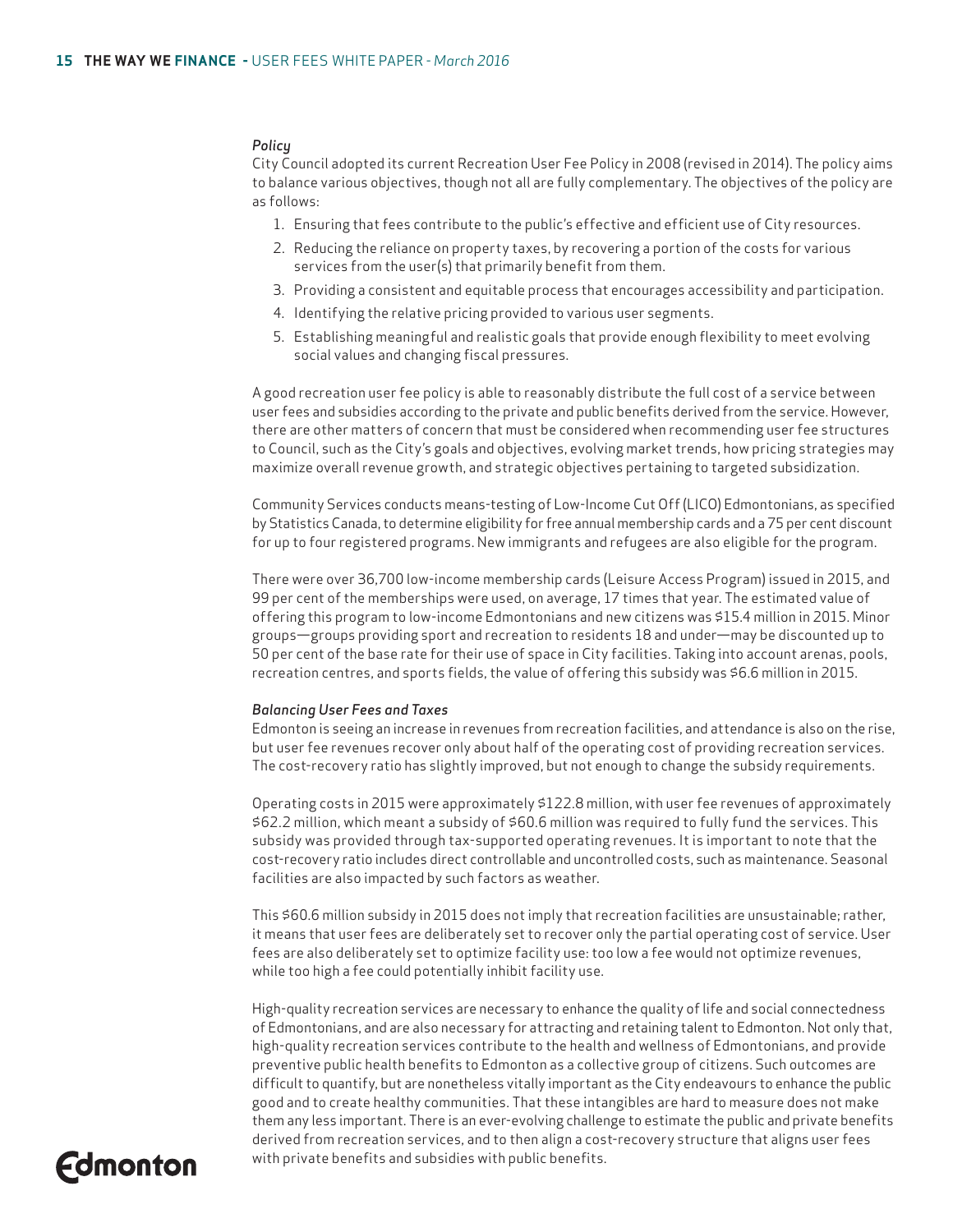#### *Considerations*

The City's recreation services enhance not just the lives of those who use them, but all Edmontonians (in the same way, perhaps, that 10 citizens choosing to take a bus instead of drive 10 cars enhances more than just those 10 lives). An active, healthy, and socially-connected population helps to foster a vibrant, thriving city—one that is capable of both attracting and retaining talent. Central to the issue is the determination of what recreation services qualify for subsidy, and to what extent subsidies should be provided. Following this is the ongoing challenge of determining what an appropriate costrecovery ratio is, and how it can be attained while considering the other factors relevant to successful city-building.

### 7.0 PRINCIPLES & POLICY IMPLICATIONS

While the City does have individual user fee policies for Recreation Services<sup>19</sup> and Edmonton Transit System<sup>20</sup>, it does not currently have a corporate policy in place with a consistent approach to user fees and subsidies across the whole organization.

This section suggests six principles that are to guide development of a corporate user fee and subsidies policy that demonstrates a consistent approach (but not an identical fee structure) to setting user fee and subsidy rates across the organization. These suggested principles are a foundation for setting user fee and subsidy rates, but there may be certain instances where it is not possible to adhere to all six principles. In these instances, it is important to consider the principles that best apply.

#### **7.1 BENEFITS PRINCIPLE**

#### *Suggested Principle*

Those who receive benefits from City services, whether an individual or society at large, are the ones who should pay for those services in an amount proportionate to the private and/or public benefit derived.

#### *Description*

City services can produce private benefits to an individual user, as well as broader public benefits to society at large. Private benefits refer to the benefits that accrue principally to an individual through her or his use of a City service. Public benefits refer to the accrued benefits that are shared across an entire society from the use of a City service, or from the availability of the service itself.

The benefits principle suggests the following:

- 1. when the benefits derived from the use of a City service accrue to an individual, that individual should bear the full cost of the service
- 2. when a City service provides entirely public benefits, the cost of service should be funded wholly by tax-supported operating revenues
- 3. when a City service produces both public and private benefits, it is appropriate to match user fee payments with the private benefits derived and to use tax-supported subsidies to match the public benefits derived.

A balance between levying user fees and applying common and/or targeted subsidies is struck when they are in relation to the private and public benefits derived from a service. The benefits principle is based, therefore, on the notion that those who receive benefits from City services are the ones who should pay for those services—whether the beneficiary is an individual or society at large.

Targeted subsidies are appropriate when the subsidy targeting a specific group creates a public benefit deemed to be greater in value than the additional public costs of the subsidy.

<sup>&</sup>lt;sup>19</sup> City Policy C167B: Recreation User Fee.

<sup>20</sup> City Policy C451G: Edmonton Transit System Fare Policy.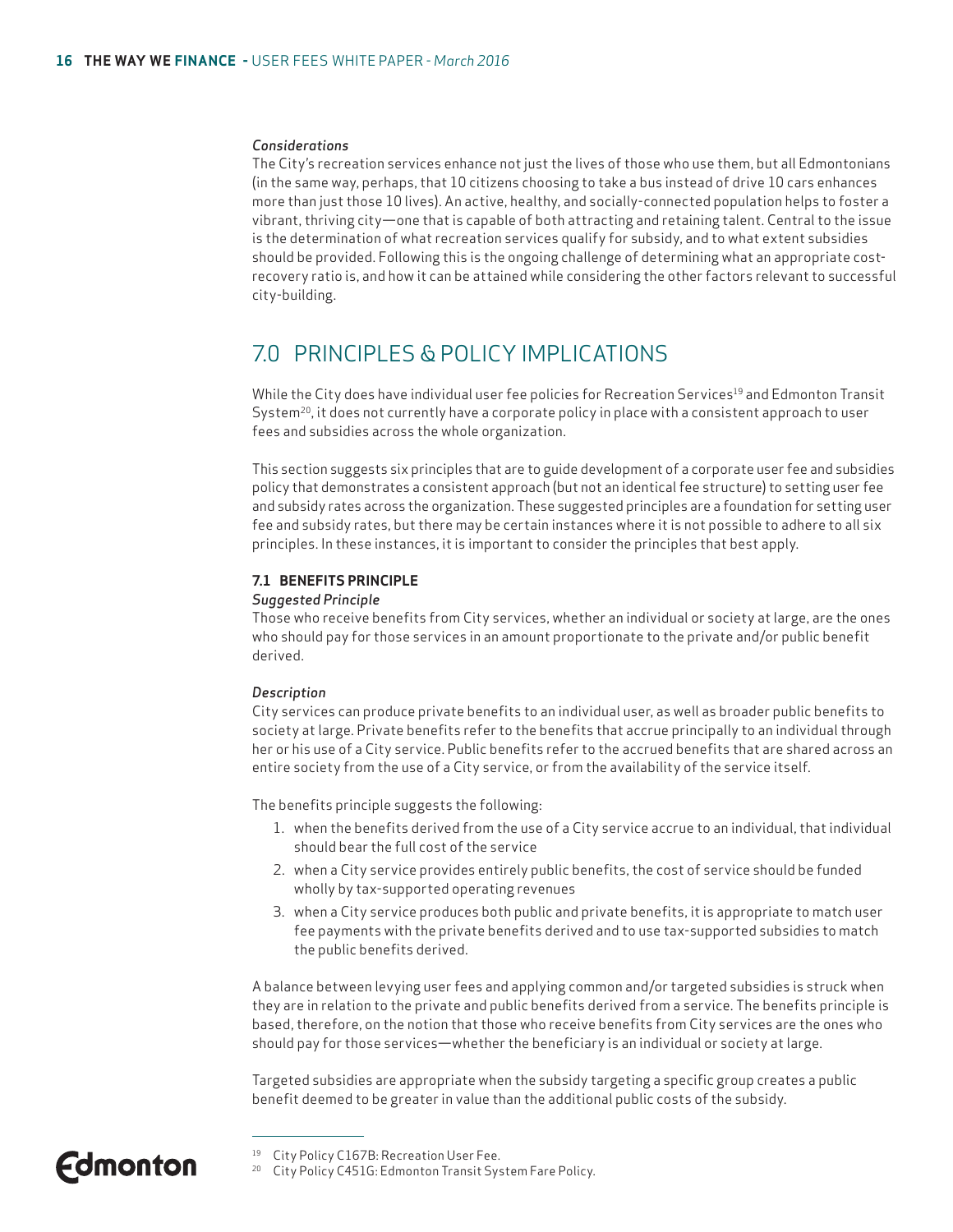#### *Policy Implications*

- 1. To consistently apply the benefits principle across all City services. Without this consistency, the principle may be applied inequitably across City services, resulting in inequities between citizens.
- 2. To understand that, under the benefits principle, the balance between user fees and subsidies will not necessarily be the same across all City services.
- 3. To align user fee payments to the private benefits derived from a City service, and taxsupported subsidies to the public benefits derived from a City service.
- 4. To use public and private benefits distribution as a foundation for setting subsidy and user fee rates (however, due to the imperfect science of calculating these benefits, it should not be a requirement to precisely calculate the dollar value of each benefit).
- 5. To provide guidance on identifying which City services are eligible for user fee pricing under a partial-cost recovery or full-cost recovery model, and which City services are eligible for full subsidization under a no-cost-recovery model.
- 6. To explore levying user fees for City services that are currently 100 per cent subsidized, but which provide clear private benefits.
- 7. To evaluate targeted subsidies on the basis that public net benefits increase when a specific group are offered targeted subsidies.

#### **7.2 FULL-COSTING PRINCIPLE**

#### *Suggested Principle*

The full cost of service delivery is well understood prior to setting user fee or subsidy rates.

#### *Description*

The full cost of a service includes all direct and indirect<sup>21</sup> operational costs as well as all the capital costs—life cycle costs for renewal, rehabilitation and amortization. Understanding the entire cost of delivering a service is essential and should be the starting point when setting user fees. That is not to say user fees should necessarily be levied only to recover a program's full costs (though, sometimes it's appropriate to do so). Rather, understanding the full cost of service delivery should be the starting point when setting user fees, if for no other reason than that the real cost of the service is then fully understood by the citizens using those services. Without full cost information, properly allocating service costs according to the distribution of public and private benefits cannot be done.

#### *Policy Implications*

- 1. To use a service's full costs as the starting point before determining user fee and subsidy rates.
- 2. To examine the user fee and subsidy rates for all City services that have not yet factored in the full cost of service delivery when setting rates.

<sup>&</sup>lt;sup>21</sup> Indirect operating costs include cost such as leased office space, use of shared corporate support services like human resources, finance, fleet services, and information technology.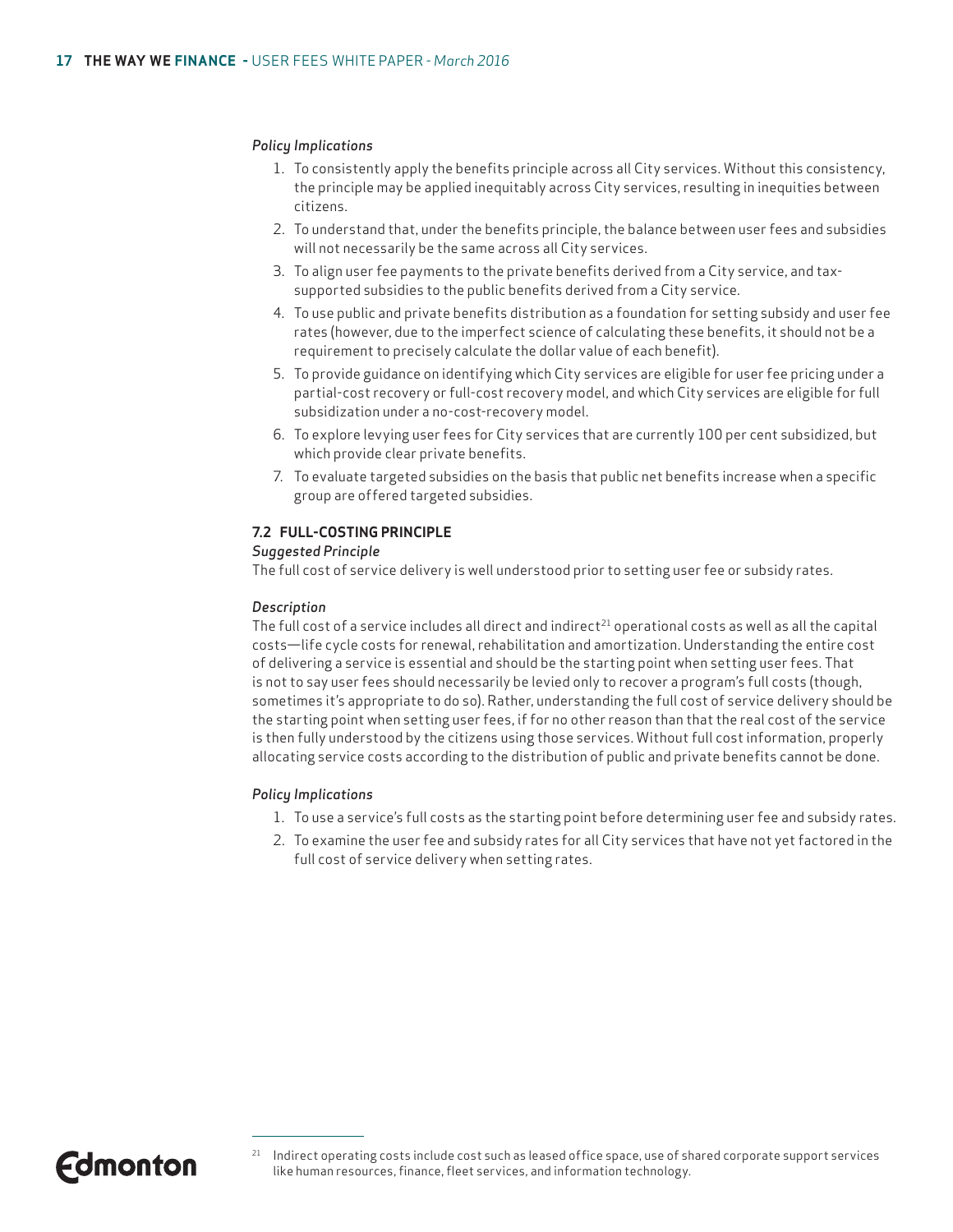#### **7.3 SERVICE EFFICIENCY PRINCIPLE**

#### *Suggested Principle*

Prices are set to ensure optimal service delivery and government efficiency.

#### *Description*

The City will understand and consider the downsides and upsides of user fee pricing in relation to risk and efficiency of service delivery, and strike the right balance. For instance, an overpriced City service may be undersubscribed, thus not generating the optimal level of usage nor the desired public benefits, while an underpriced City service may be oversubscribed, costing the City too much relative to the public benefit derived. Take for example on-street public parking in a commercial area: if the price is set too low (or is free), this can lead to over-demand, and thus congestion, making the onstreet parking not serve its intended purpose—certain cars may park too long, or indefinitely, not allowing space for others to park. If the price is set too high, citizens will not park in the spaces and may not frequent the commercial area as a result, which would also not serve the purpose of creating public parking. Because demand for public parking varies according to time of day, a corresponding pricing strategy (peak-load pricing) can further ensure the service is efficiently delivered in both high-demand and low-demand periods.

#### *Policy Implications*

- 1. The City will use the price mechanism, through user fees, as a means to efficiently allocate services.
- 2. The City will evaluate user fee pricing as a means to achieve its goals and objectives (using strategies such as peak-load pricing, time-of-use pricing, seasonal pricing, geographical/ location-based pricing, behavioural pricing, and other pricing mechanisms).
- 3. The City will assess the risks of under- or over-pricing City services.
- 4. The City will consider maximizing or optimizing user fee revenues as a service-delivery goal.
- 5. The City will determine the level at which the private benefit derived from a service indicates that service should not be publicly delivered, but should instead be delivered by the marketplace (provided it is an excludable service).
- 6. The City will consider levying user fees on services that are currently fully subsidized.
- 7. The City will understand that user fees are the primary tool for alleviating congestion when higher service volumes or more infrastructure cannot be provided.

#### **7.4 TARGETED SUBSIDY PRINCIPLE**

#### *Suggested Principle*

Targeted subsidies are levied with the purpose of achieving a desired result that supports the City's goals and objectives.

#### *Description*

Targeted subsidies are the subsidies provided to specific citizen groups based on some characteristic. This principle suggests that targeted subsidies should be provided with the specific intention of achieving a desired City result, and not provided arbitrarily or for reasons of historical precedent.

In Edmonton today, the City's most-employed targeted subsidy is age-related for seniors and youths. There have not been any recent studies or assessments that tell us this type of subsidy is justified as a means to address accessibility for individuals with financial barriers.

Currently, a high-income senior citizen using transit during peak periods receives a targeted subsidy, while a low-income adult riding off-peak does not. This creates an inequity and does not does maximize the service. A more results-oriented approach to targeted subsidies for transit would instead focus on individuals with financial barriers. This would also help the City achieve certain goals—for example, goal three in *The Way We Live*: Edmonton is a caring, inclusive, affordable community.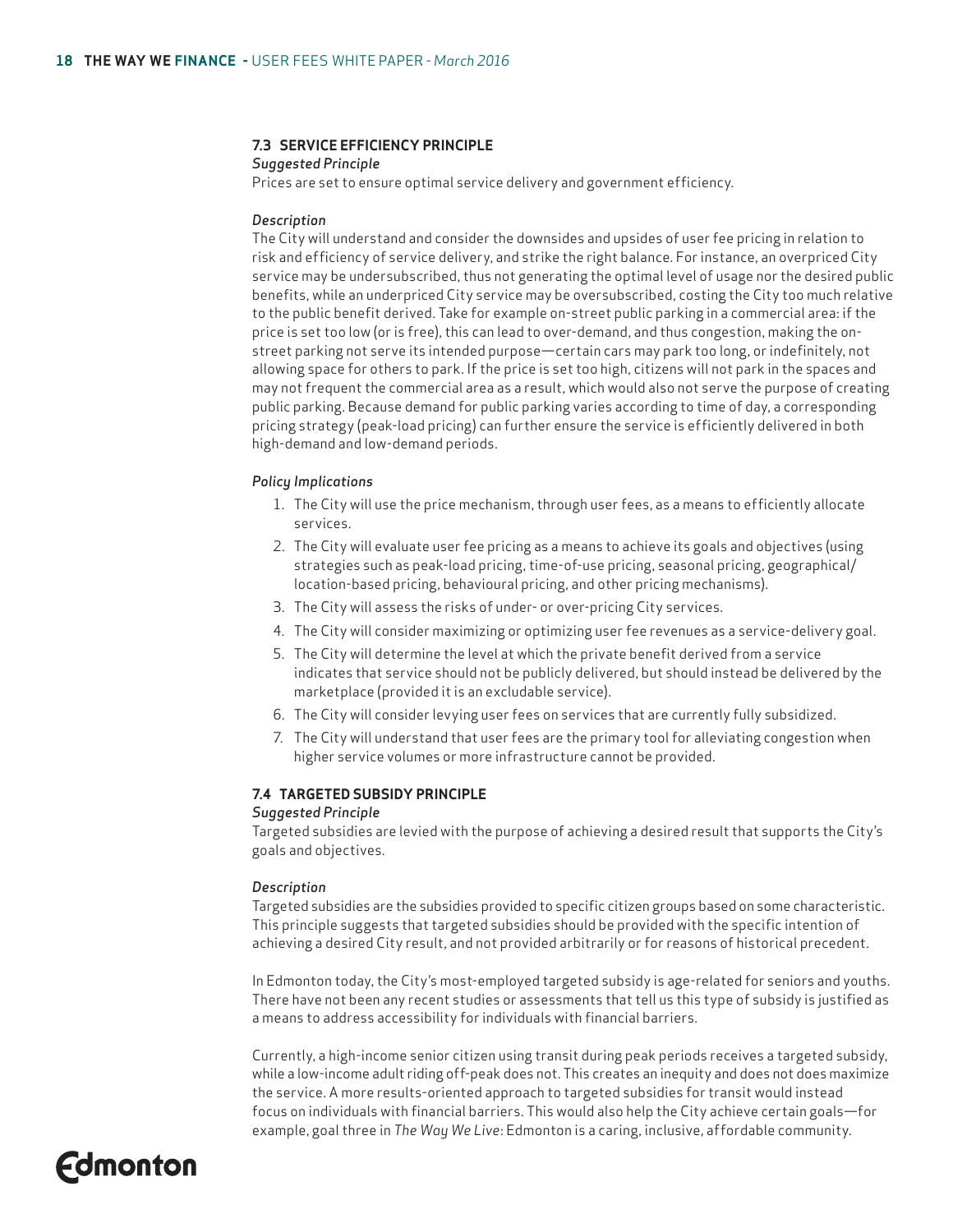#### *Policy Implications*

- 1. To use targeted subsidies as a means to achieve a desired City goal, objective, or outcome.
- 2. To use income- or means-testing as a basis for targeted subsidies when the goal in question is to increase opportunities for economically-vulnerable populations.
- 3. To phase out targeted subsidies that have no demonstrated public benefit, or that unintentionally create opportunities for high-income individuals to receive greater subsidies than low-income individuals.
- 4. To develop standardized targeted-subsidy qualifiers across all departments where appropriate—for example, establishing a standard income- or means-test across the entire organization.

#### **7.5 TRANSPARENCY PRINCIPLE**

#### *Suggested Principle*

User fees and subsidies are transparently reported for all City services.

#### *Description*

To improve transparency of the City's financial practices, a consistent reporting framework will be developed for all City services that identifies the full cost of City services, costs recovered through user fees (if any), and the amount that services are subsidized through tax support. A consistent reporting framework will also be developed that identifies City services that are ideal candidates for user fee pricing, whether or not those services are currently levying user fees.

#### *Policy Implications*

- 1. To report to Council the full cost of service delivery for all services, as well as the extent of cost recovery through user fees—whether it be full cost recovery, partial cost recovery, or no cost recovery.
- 2. To report to Council the extent that each City service is subsidized based on the full cost of service delivery.
- 3. Transparent reporting to enable better-informed decision making on when to levy user fees and how they should be structured.
- 4. Transparent reporting to contribute to a more comprehensive and well-informed discussion surrounding new municipal revenue-generation tools, and the City's revenue-generation challenges.
- 5. To help citizens better understand the role of user fees and subsidies.
- 6. To explore using outcomes, measures or targets around the use of user fees and subsidies.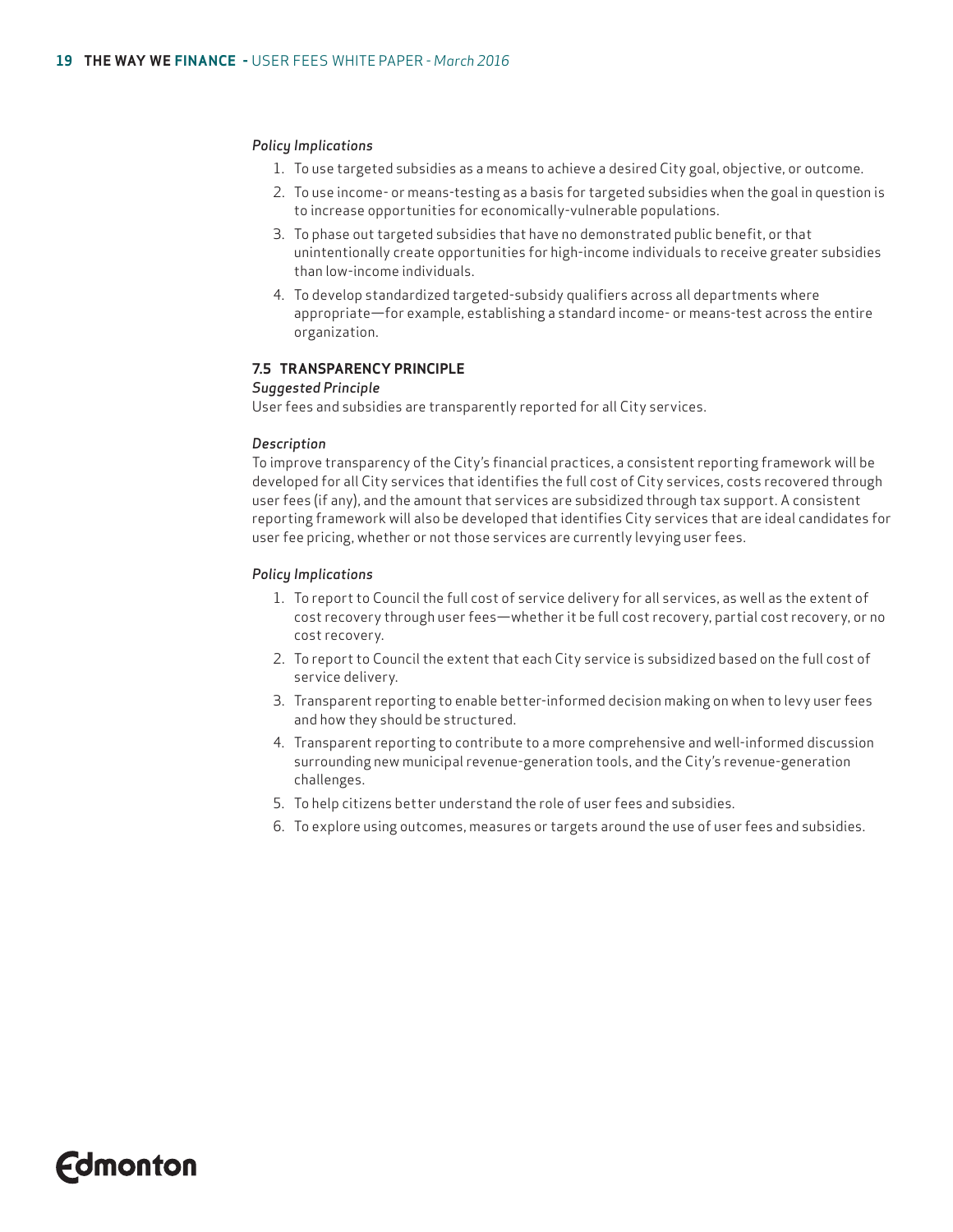#### **7.6 PUBLIC ENGAGEMENT PRINCIPLE**

#### *Suggested Principle*

The public will have opportunities to engage with the City, and to provide input on a corporate user fees and subsidies policy.

#### *Description*

Engaging with the public is a priority for the City of Edmonton. By engaging Edmontonians, Administration believes that a better corporate user fees and subsidies policy can be developed and a more informed electorate can be created. This will lead to a better overall relationship between citizens and the services the City provides for them.

#### *Policy Implications*

- 1. To follow the City's public engagement practices when gathering and incorporating public feedback on a corporate user fees and subsidies policy.
- 2. To clearly articulate the expectations, goals, and outcomes of any public engagement to ensure citizen expectations are compatible with Administration's expectations.
- 3. To enable the public to have, either directly or indirectly, an impact on defining what constitutes a private or individual benefit and what constitutes a public benefit.

### 8.0 CONCLUSION

User fees are a key tool at the City's disposal in generating the revenue required to deliver a strong mix of services to Edmontonians. Central to providing these services is the understanding—for both the City and its citizens—of what constitutes a private benefit and a public benefit, and how user fees should be calibrated to align with these benefits. The creation of a robust and transparent corporate user fee policy will support the City's goals and objectives, while also enabling Edmontonians to enjoy as wide and equitable an array of City services as the combination of public and user fee dollars will allow.

## **Edmonton**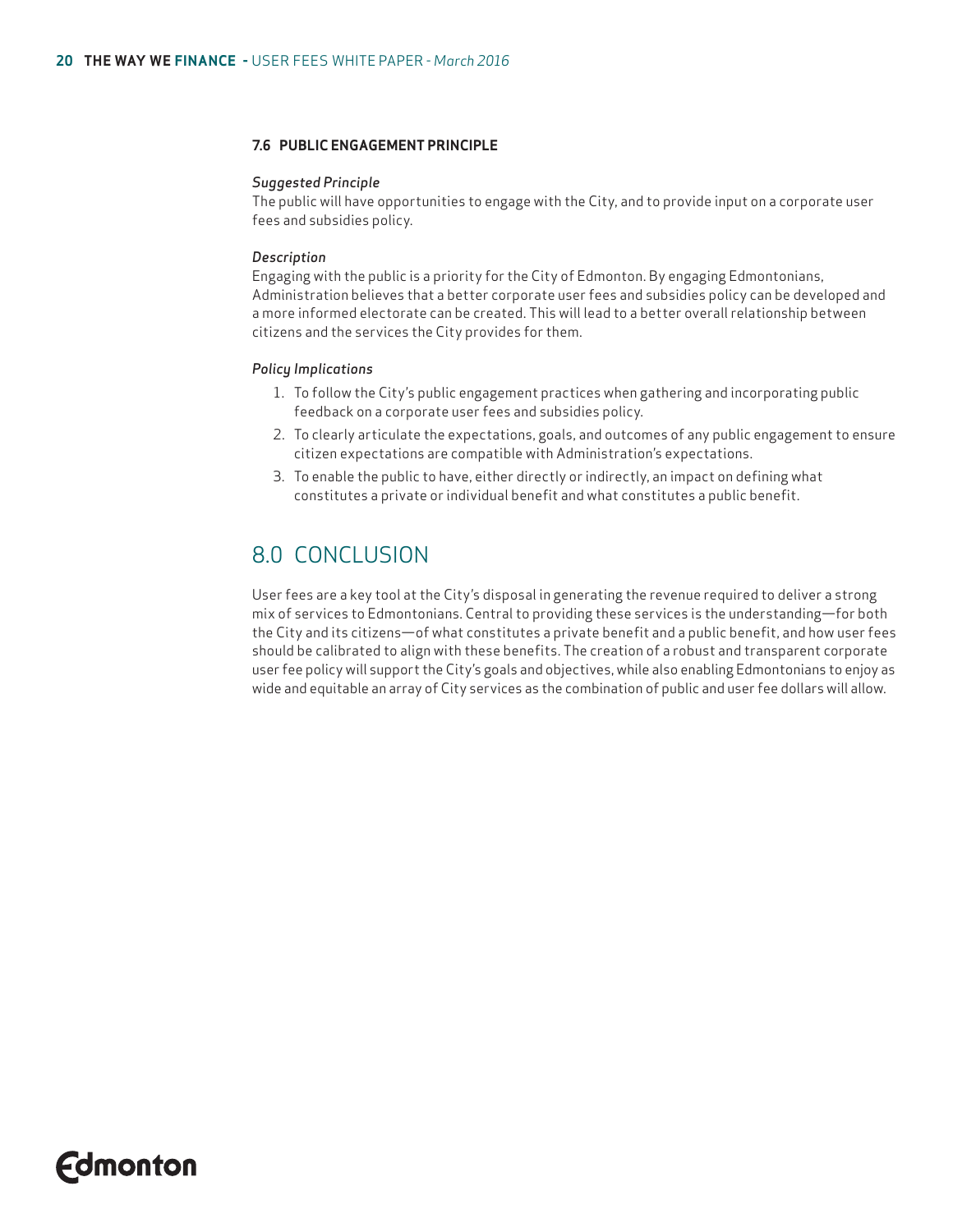### 9.0 APPENDICES

#### **9.1 APPENDIX 1: PERMITS AND LICENSES**

Some services the City provides are not services in the traditional sense, but instead provide legal permission for citizens to conduct various activities on their property. For example, the City issues permits and licenses for the development, construction, and use of all commercial, industrial, institutional, or residential properties and buildings. The City also issues licenses for certain business activities and for pets. In such instances, the City is not selling access to a public service operating under a user fee model; rather, the City is granting permission to citizens and property owners to engage in certain activities in compliance with the City's standards.

There is a strong public benefits rationale behind the system of permits and licenses. It is implicitly understood that if various activities occurred unregulated (such as constructing a building, running a business, driving a car for hire, putting an addition on a house, the placement of advertising and many others), the whole of society could be negatively impacted. Bearing that in mind, regulatory fees through permits and licenses ensure the public costs of monitoring quality of life, health and safety standards are recovered from the individual or business generating the cost.

#### **9.2 APPENDIX 2: CONSUMPTION RIVARLY AND EXCLUDABILITY**

Goods and services that are both rivalrous and excludable are private goods. Private goods are typically best provided by the marketplace. Goods and services that are rivalrous and nonexcludable are common goods. Common goods include things such as fresh water and clean air, which cannot be excludable, but are rival in the sense that when one person pollutes the air or water, it diminishes the amount of fresh air or water left for everyone else. Goods and services that are non-rivalrous but excludable are quasi-public goods, and include things such as transit and recreation services, where access is restricted to fare payers only, but the good cannot be "used up." Goods and services that are both non-rivalrous and nonexcludable are public goods, and include things such as street lighting. The table below presents the different types of goods and services, and provides a few examples of each.

|                      | <b>EXCLUDABLE</b>                   | <b>NONEXCLUDABLE</b>               |
|----------------------|-------------------------------------|------------------------------------|
| <b>RIVALROUS</b>     | <b>Private Goods &amp; Services</b> | Common Goods & Services            |
|                      | Food                                | Fresh Water                        |
|                      | Clothing                            | Clean Air                          |
|                      | Consumer Goods                      |                                    |
| <b>NON-RIVALROUS</b> | Quasi-Public Goods & Services       | <b>Public Goods &amp; Services</b> |
|                      | <b>Transit Service</b>              | <b>Street Lighting</b>             |
|                      | Recreation Services                 | <b>Public Parks</b>                |
|                      | Toll Roads/Bridges                  | Fire Rescue Services               |
|                      | <b>Recreation Services</b>          | <b>Police Services</b>             |
|                      | Non-Toll Roads/Bridges              |                                    |

At either extreme, there are pure public goods and pure private goods. But many things lie somewhere in between as common goods or quasi-public goods. Furthermore, pure public goods and services can sometimes become impure, in the sense that they are not directly rivalrous, but if demand far exceeds supply, congestion can become an issue, at which point they become *indirectly* rivalrous. Likewise, this can also occur for quasi-public goods, like transit services and swimming pools, where one person's use does not prevent another person's use, except in instances where demand far exceeds supply and indirect rivalry is created through congestion.